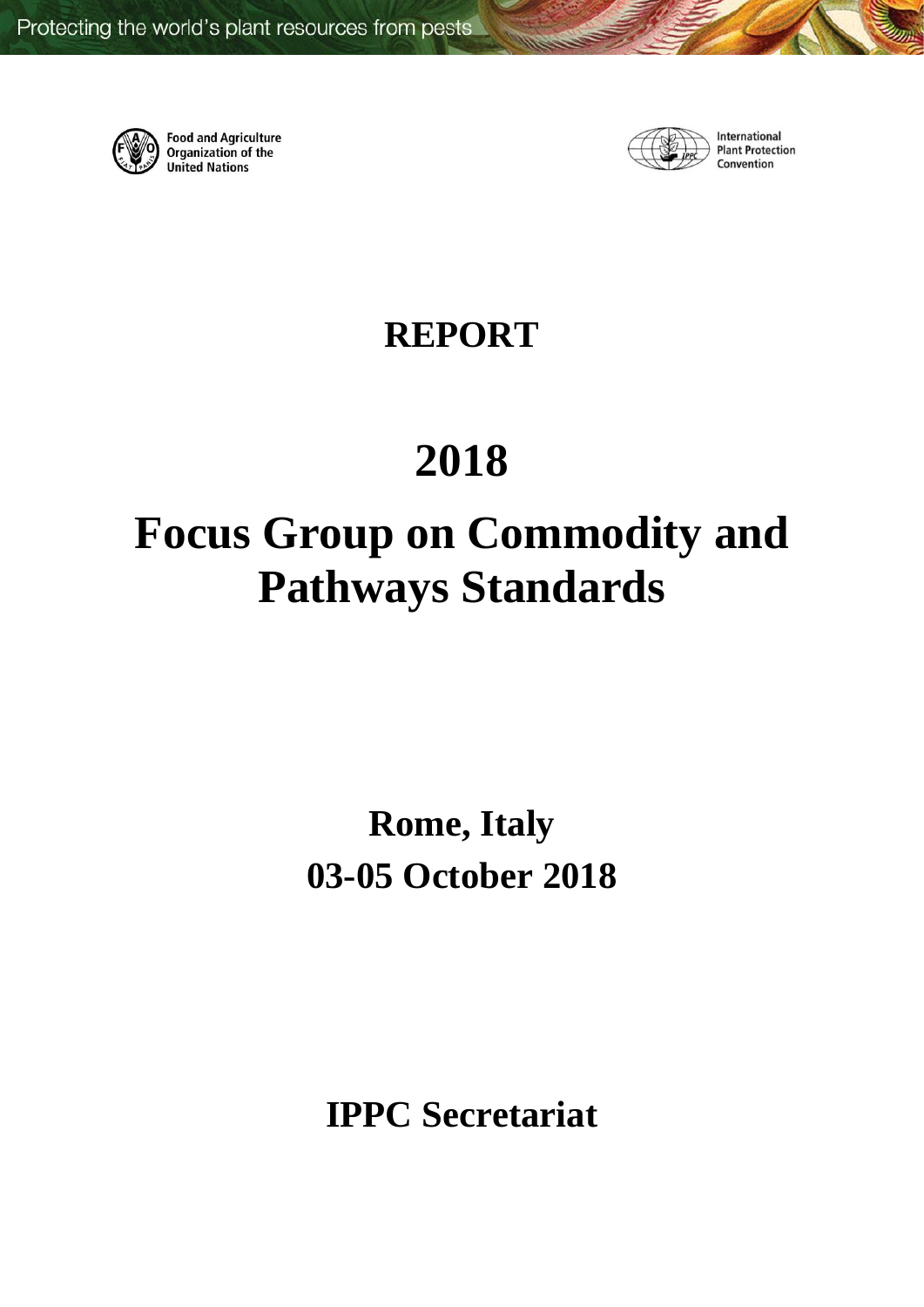Food and Agriculture Organization of the United Nations (FAO), 2019. *Report of the Meeting of the Focus Group on Commodities and Pathway standards, 03-05 October 2018*. Published by the Secretariat of the International Plant Protection Convention (IPPC), FAO, Rome, Italy. 30 pages. Licence: CC BY-NC-SA 3.0 IGO

The designations employed and the presentation of material in this information product do not imply the expression of any opinion whatsoever on the part of the Food and Agriculture Organization of the United Nations (FAO) concerning the legal or development status of any country, territory, city or area or of its authorities, or concerning the delimitation of its frontiers or boundaries. The mention of specific companies or products of manufacturers, whether or not these have been patented, does not imply that these have been endorsed or recommended by FAO in preference to others of a similar nature that are not mentioned.

The views expressed in this information product are those of the author(s) and do not necessarily reflect the views or policies of FAO.

© FAO, [2019]



Some rights reserved. This work is made available under the Creative Commons Attribution-NonCommercial-ShareAlike 3.0 IGO licence (CC BY-NC-SA 3.0 IGO[; https://creativecommons.org/licenses/by-nc-sa/3.0/igo/legalcode/l](https://creativecommons.org/licenses/by-nc-sa/3.0/igo/legalcode)egalcode).

Under the terms of this licence, this work may be copied, redistributed and adapted for non-commercial purposes, provided that the work is appropriately cited. In any use of this work, there should be no suggestion that FAO endorses any specific organization, products or services. The use of the FAO logo is not permitted. If the work is adapted, then it must be licensed under the same or equivalent Creative Commons licence. If a translation of this work is created, it must include the following disclaimer along with the required citation: "This translation was not created by the Food and Agriculture Organization of the United Nations (FAO). FAO is not responsible for the content or accuracy of this translation. The original [Language] edition shall be the authoritative edition."

Disputes arising under the licence that cannot be settled amicably will be resolved by mediation and arbitration as described in Article 8 of the licence except as otherwise provided herein. The applicable mediation rules will be the mediation rules of the World Intellectual Property Organization http://www.wipo.int/amc/en/mediation/rules and any arbitration will be conducted in accordance with the Arbitration Rules of the United Nations Commission on International Trade Law (UNCITRAL).

**Third-party materials.** Users wishing to reuse material from this work that is attributed to a third party, such as tables, figures or images, are responsible for determining whether permission is needed for that reuse and for obtaining permission from the copyright holder. The risk of claims resulting from infringement of any third-party-owned component in the work rests solely with the user.

**Sales, rights and licensing**. FAO information products are available on the FAO website [\(www.fao.org/publications\)](www.fao.org/publications) and can be purchased through [publications-sales@fao.org.](mailto:publications-sales@fao.org) Requests for commercial use should be submitted via[: www.fao.org/contact-us/licence-request.](http://www.fao.org/contact-us/licence-request) Queries regarding rights and licensing should be submitted to[: copyright@fao.org.](mailto:copyright@fao.org)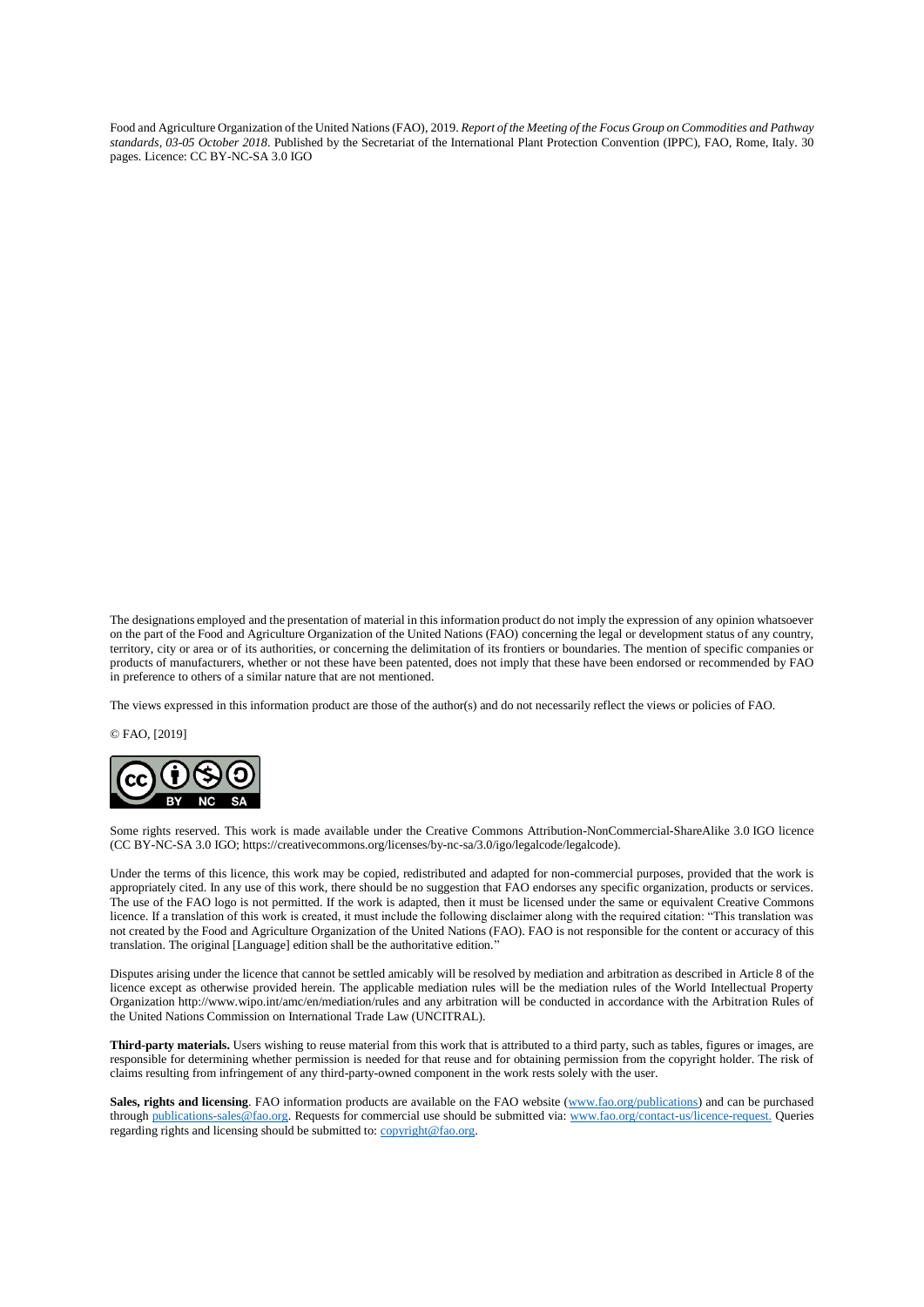## **CONTENTS**

| 1. |     |                                                                                                    |
|----|-----|----------------------------------------------------------------------------------------------------|
|    | 1.1 |                                                                                                    |
| 2. |     |                                                                                                    |
|    | 2.1 |                                                                                                    |
|    | 2.2 |                                                                                                    |
|    | 2.3 |                                                                                                    |
| 3. |     |                                                                                                    |
| 4. |     |                                                                                                    |
| 5. |     |                                                                                                    |
|    | 5.1 |                                                                                                    |
|    |     |                                                                                                    |
|    |     | 5.3 List of adopted ISPMs (October 2018) and links to examples of adopted commodity and            |
|    |     | 5.4 Background information: Format for commodity specific data sheets (from the 2015 working       |
|    |     |                                                                                                    |
|    |     |                                                                                                    |
|    |     |                                                                                                    |
|    |     |                                                                                                    |
|    |     | 6.4 Reference material from Colombia: Report on the position of the Colombian Agricultural         |
|    |     | 6.5 Reference material from COSAVE: Considerations on pest risk analysis and commodity and         |
|    |     | 6.6 Reference material from EPPO: EPPO views on Commodity and Pathway Standards 9                  |
|    |     | 6.7 Reference material from New Zealand: Examples of New Zealand generic import health             |
|    |     | 6.8 Reference material from USA: Industry views on commodity standards: informal survey            |
|    |     |                                                                                                    |
|    |     | 7.1 Analyse, and consequently define, the strategic value and purpose of commodity and pathway     |
|    |     | 7.2 Capture principles and criteria for commodity and pathway standards development and use with   |
|    |     | 7.3 Assess processes used to develop and use commodity and pathway standards  14                   |
|    |     | 7.4. Illustrate aspects with examples of possible commodity or pathways standards  15              |
|    |     | 7.5 Evaluate the role of the pest risk analysis on this approach (commodity and pathway standards) |
|    |     | 7.6 Other considerations by the Focus Group as outlined in the terms of reference 16               |
|    |     |                                                                                                    |
| 8. |     |                                                                                                    |
|    |     |                                                                                                    |
|    |     |                                                                                                    |
|    |     |                                                                                                    |
|    |     |                                                                                                    |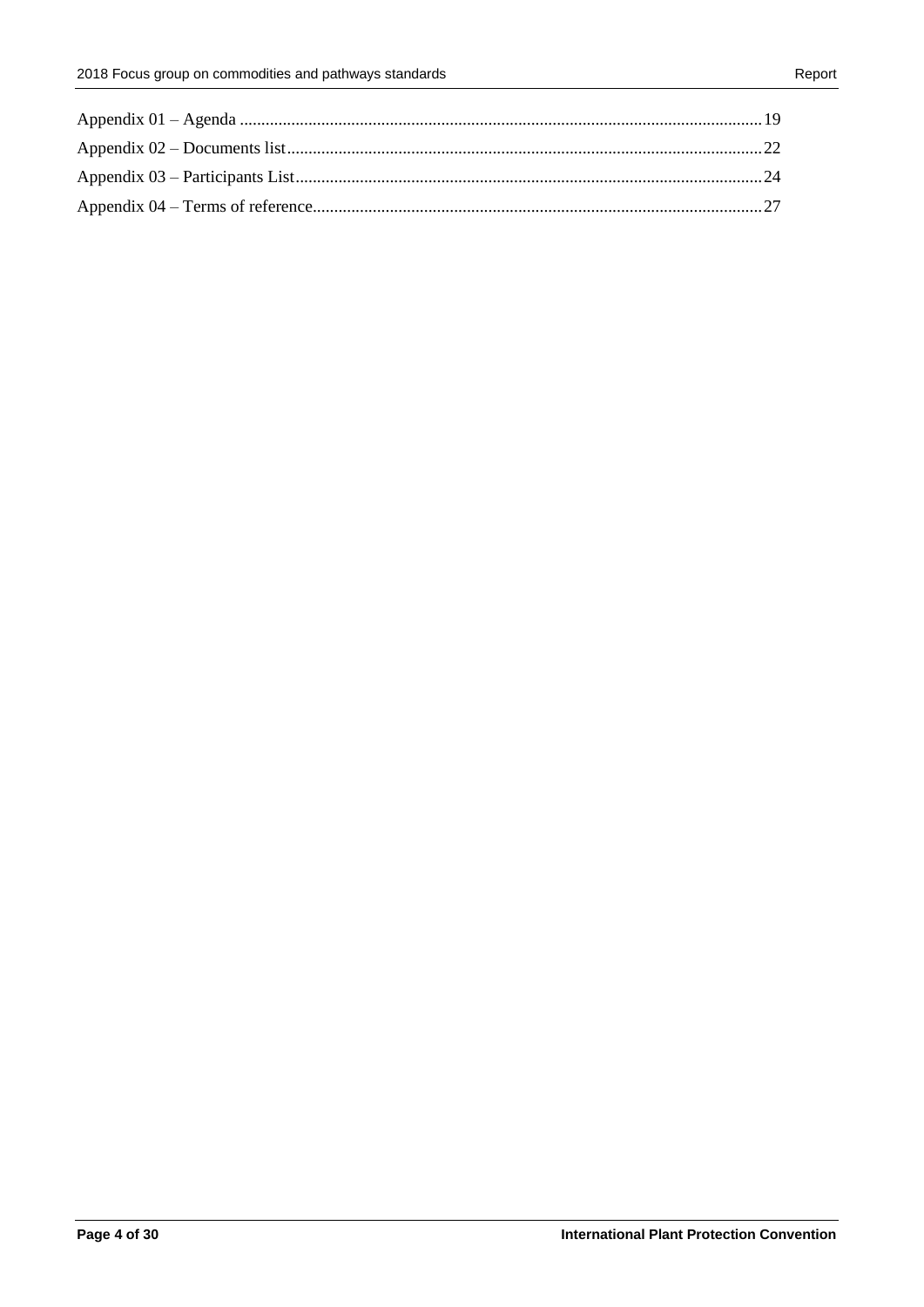## <span id="page-4-0"></span>**1. Opening of the Meeting**

## <span id="page-4-1"></span>**1.1 Welcome by the IPPC Secretariat**

- *[1]* The International Plant Protection Convention (IPPC) Secretariat (hereafter "IPPC Secretariat") welcomed all participants to the Focus Group on Commodity and Pathways Standards meeting. The IPPC Secretariat thanked all participants for their work in preparing this important meeting and wished a productive meeting.
- *[2]* The Commission on Phytosanitary Measures (CPM) Bureau members also welcome all participants to the meeting. It was recalled that this topic has been in the discussions for some time within the IPPC community and it is in the draft Strategic Framework of the IPPC for 2020-2030 as one developmental goal.
- *[3]* Participants introduced themselves briefly.

## <span id="page-4-2"></span>**2. Meeting Arrangements**

#### <span id="page-4-3"></span>**2.1 Election of the Chairperson**

*[4]* The Focus Group elected Ms Lois RANSOM (Australia and CPM Bureau member) as the Chairperson.

#### <span id="page-4-4"></span>**2.2 Election of the Rapporteur**

*[5]* The Focus Group elected Mr Greg WOLFF (Canada and CPM Bureau member) as the Rapporteur.

## <span id="page-4-5"></span>**2.3 Adoption of the Agenda**

- *[6]* The Focus Group adopted the Agenda (Appendix 1).
- *[7]* A short introduction to the project and to the call on "Rolling out Systems Approach Globally: sharing tools for enhanced application of Systems Approach and market negotiation on plant pest risk"<sup>1</sup> was provided to the Focus Group and included under "Other business".

## <span id="page-4-6"></span>**3. Administrative Matters**

- *[8]* The IPPC Secretariat introduced the Documents list (Appendix 2) and the Participants list (Appendix 3) and invited participants to notify the Secretariat of any information that required updating or was missing. It was noted that Mr Liang WEI (China), was unable to attend the meeting.
- *[9]* The Secretariat provided the link to the **local information**<sup>2</sup> document.

#### <span id="page-4-7"></span>**4. Terms of reference**

 $\overline{a}$ 

- [10] The Chairperson introduced the terms of reference (ToR) of the Focus Group<sup>3</sup> (Appendix 4), highlighting the tasks and the importance of this group in successfully completing the tasks. She informed that the CPM in its thirteenth session (CPM-13, 2018) has identified the need for further analysis on the purpose, benefits and use of commodity and pathway standards as the basis for guidance to the IPPC Standards Committee (SC) on their development, and to the Implementation and Capacity Development Committee (IC) on their implementation.
- *[11]* Regarding the process, it was pointed out that the outcomes of this meeting will be presented to the IPPC Strategic Planning Group (SPG) in their October 2018 meeting. Then, the SPG and the CPM Bureau will make recommendations on purpose, benefits and use of commodities and pathways standards to the CPM-14 in 2019. The SC, IC and the CPM Bureau will provide inputs to the recommendations prior to the CPM-14.

<sup>1</sup> [https://www.ippc.int/en/news/new-project-rolling-out-systems-approach-globally-launched-by-ippc-contracting-parties](https://www.ippc.int/en/news/new-project-rolling-out-systems-approach-globally-launched-by-ippc-contracting-parties-urged-to-participate-in-new-call/)[urged-to-participate-in-new-call/](https://www.ippc.int/en/news/new-project-rolling-out-systems-approach-globally-launched-by-ippc-contracting-parties-urged-to-participate-in-new-call/)

<sup>&</sup>lt;sup>2</sup> Link to local information for meeting participants: Rome, Italy:  $\frac{https://www.ippc.int/en/publications/1034/}{https://www.ippc.int/en/publications/1034/}$ 

<sup>&</sup>lt;sup>3</sup> Terms of reference of the focus group on commodities and pathways standards: [https://www.ippc.int/static/media/files/publication/en/2018/06/2018-06\\_ToR\\_FG\\_Commodity\\_pathway\\_stds-2018-06-](https://www.ippc.int/static/media/files/publication/en/2018/06/2018-06_ToR_FG_Commodity_pathway_stds-2018-06-18.pdf) [18.pdf](https://www.ippc.int/static/media/files/publication/en/2018/06/2018-06_ToR_FG_Commodity_pathway_stds-2018-06-18.pdf)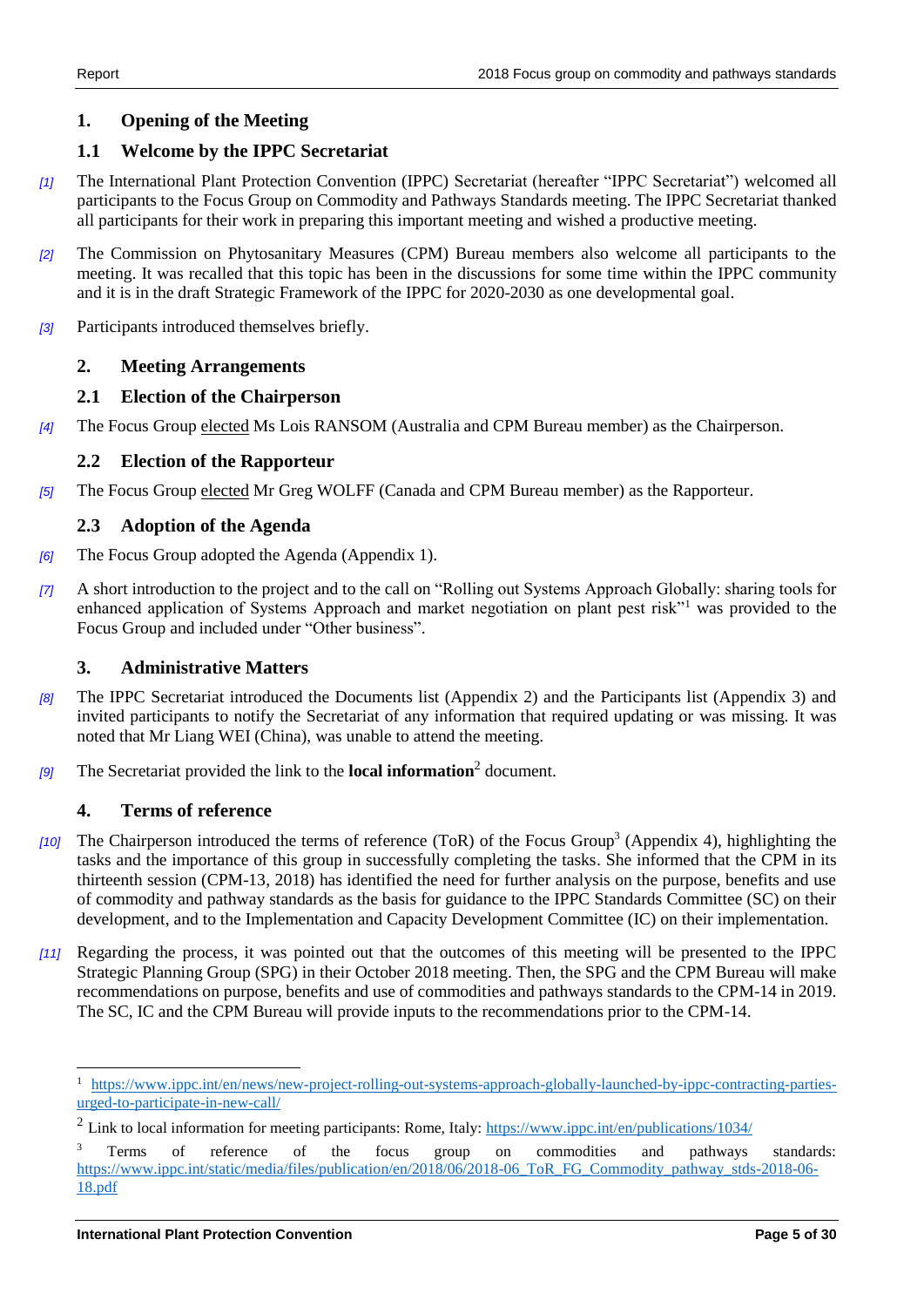- *[12]* According to the ToR, the IPPC Secretariat issued a call for inviting National Plant Protection Organizations (NPPOs), Regional Plant Protection Organizations (RPPOs) and relevant international organizations to provide reference materials that could help the Focus Group with its tasks, including country comments on the questions posed by the SC to the CPM Bureau (see agenda item 6).
- *[13]* Links to the draft IPPC Strategic Framework 2020-2030<sup>4</sup> and to topics submitted at the last IPPC call for topics were made. The Chairperson also recalled the discussions during the CPM-13(2018)<sup>5</sup> on "what could we gain and what we could lose" with the development of commodity and pathways standards, what are the drivers, the benefits, purposes and outcomes from developing commodity and pathways standards. The Focus Group discussions on these points are provided in several agenda items of this report.

## <span id="page-5-0"></span>**5. Background**

## <span id="page-5-1"></span>**5.1 Background information from CPM and other IPPC meetings and bodies**

- [14] The IPPC Secretariat introduced the background document<sup>6</sup> pointing out that discussions on the purpose, status and content of International Standards for Phytosanitary Measures (ISPMs), and on the concept of a commodity standard have increased in the various IPPC bodies and meetings in the last years. For example, during CPM-10 (2015), discussions took place on the concept of a commodity standard in relation to the draft ISPM 39 on International movement of wood (2006-029)<sup>7</sup>, at the 2015 Working Group (WG) on the Concept of a Commodity Standard<sup>8</sup>, at recent SC and CPM meetings.
- *[15]* The Focus Group noted that this topic is recurrent in several international agendas, thus the world is awaiting the development of IPPC standards on commodity and pathways (see also CPM 2018/CRP 13<sup>9</sup>, summary of discussions from a Friends of the CPM Chair meeting). It was noted that these standards are to provide benefits for both importing and exporting countries, by using resources more efficiently. Commodity and pathways standards should be the starting point of negotiations, setting up the ground rules for trade to commence, helping to expedite market access and to facilitate safe trade.

#### <span id="page-5-2"></span>**5.2. Standards Committee (SC) questions on commodity and pathways standards**

 $[16]$  The SC Representative introduced the document<sup>10</sup> which contained several questions that the SC raised while discussing the draft ISPMs for the International movement of grain (2008-007) and International movement of cut flowers and foliage (2008-005). It was noted that the specific comments and responses from the Focus Group to the SC questions will be discussed under agenda item 7.7.

#### <span id="page-5-3"></span>**5.3 List of adopted ISPMs (October 2018) and links to examples of adopted commodity and pathways standards**

- *[17]* The IPPC Secretariat introduced the list of adopted ISPMs<sup>11</sup> outlining that currently there are 41 ISPMs, highlighting that the former ISPM 30 (*[Establishment of areas of low pest prevalence for fruit flies \(Tephritidae\)](https://www.ippc.int/en/publications/589/)*) has been revoked and incorporated under ISPM 35 (*Systems approach for pest risk management of fruit flies (Tephritidae)*). It was also mentioned that as of October 2018 there are 28 diagnostic protocols for specific pests, 32 phytosanitary treatments, and seven commodity and pathways ISPMs adopted<sup>12</sup> as follows:
	- ISPM 15 (*Regulation of wood packaging material in international trade*)

 $\overline{a}$ 

<sup>&</sup>lt;sup>4</sup> Draft IPPC Strategic Framework for 2020-2030 (version: 15 June 2018):<https://www.ippc.int/en/publications/86058/>

<sup>5</sup> CPM - 13 Final Report (2018):<https://www.ippc.int/en/publications/85963/>

<sup>6</sup> 18\_FGCP\_2018\_Oct

<sup>7</sup> ISPM 39 (*International movement of wood*)<https://www.ippc.int/en/publications/84341/>

<sup>8</sup> [Link to the report of the 2015 Working Group on the Concept of a Commodity Standard:](https://www.ippc.int/en/publications/81503/) <https://www.ippc.int/en/publications/81503/>

<sup>9</sup> CPM 2018/CRP/13:<https://www.ippc.int/en/publications/85751/>

<sup>10</sup> 17\_FGCP\_2018\_Oct

<sup>11</sup> List of adopted ISPMs:<https://www.ippc.int/en/publications/626/>

<sup>&</sup>lt;sup>12</sup> Adopted ISPMs webpage:<https://www.ippc.int/en/core-activities/standards-setting/ispms/>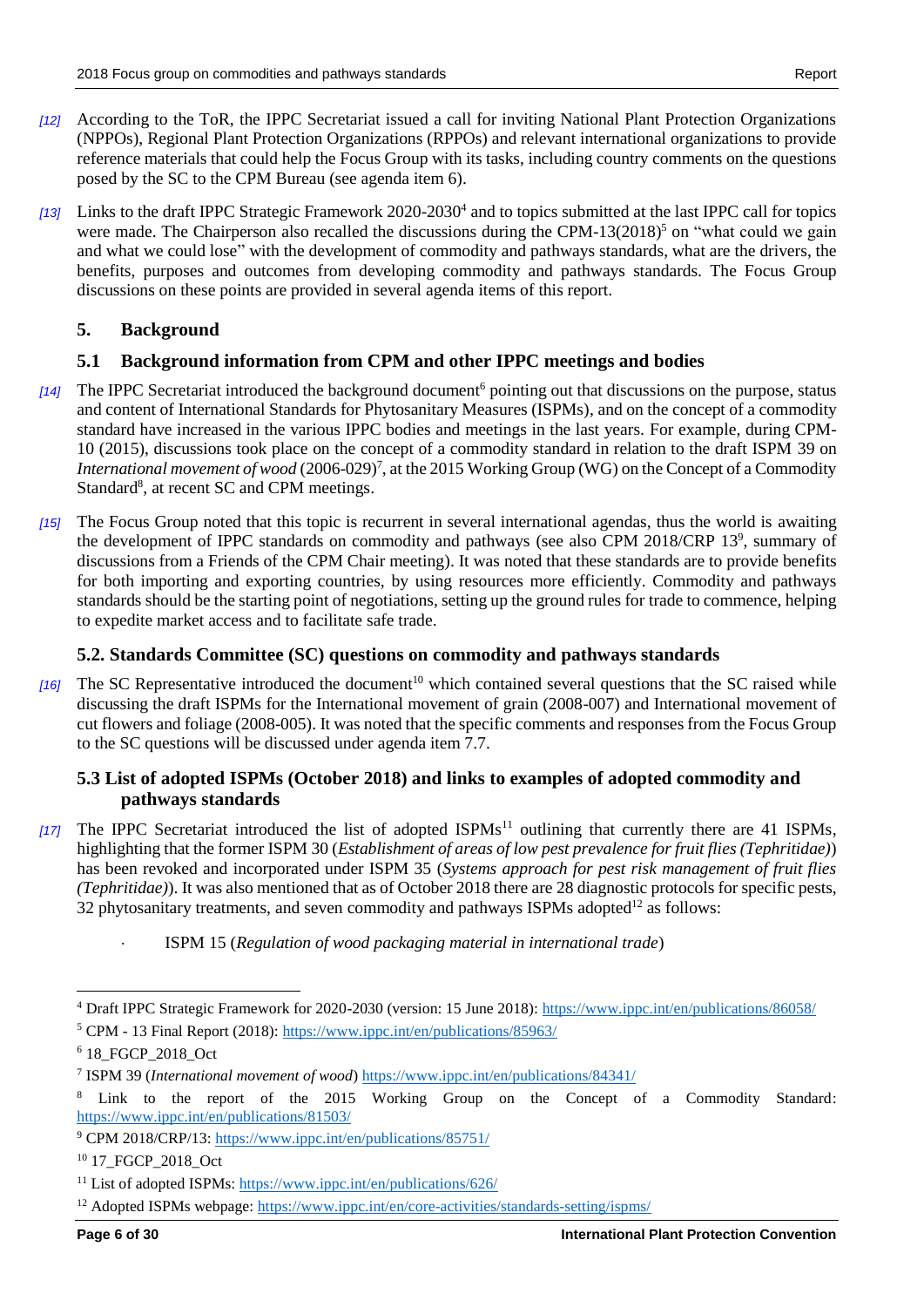- ISPM 33 (*Pest free potato (Solanum spp.) micropropagative material and minitubers for international trade*)
- ISPM 36 (*Integrated measures for plants for planting*)
- ISPM 38 (*International movement of seeds*)
- ISPM 39 (*International movement of wood*)
- ISPM 40 (*International movement of growing media in association with plants for planting*)
- ISPM 41 (*International movement of used vehicles, machinery and equipment*).

#### <span id="page-6-0"></span>**5.4 Background information: Format for commodity specific data sheets (from the 2015 working group on commodities standards)**

- [18] The IPPC Secretariat introduced the document<sup>13</sup> and informed that it had been originally developed in 2005 by the Expert Working Group on Guidelines for formatting / drafting pest and commodity specific ISPMs<sup>14</sup> and presented again at the 2015 Working Group (WG) on the Concept of a Commodity Standard<sup>15</sup>.
- *[19]* The Focus Group noted these documents.

#### <span id="page-6-1"></span>**6. Review of reference materials**

*[20]* Points of discussion made by the Focus Group are captured in this agenda item and more detailed information are captured under agenda item 7.

#### <span id="page-6-2"></span>**6.1 Reference material from APPPC:**

#### *- Draft regional standard for phytosanitary measures (RSPM) on International Movement of Mango Fruit*

#### *- Explanatory document for APPPC RSPM for mango fruit*

- *[21]* The documents were introduced<sup>16</sup> and it was explained that the Asia and Pacific Plant Protection Commission (APPPC) regional standard for phytosanitary measures (RSPM) on International Movement of Mango Fruit is still a draft and it will soon be presented to county consultation.
- *[22]* **The mango fruit draft standard - example.** The Focus group praised and noted that this draft regional standard for mango fruit would be a good example of commodity and pathways standards.
- *[23]* The main points of discussion by the Focus Group were as follows:
- *[24]* **Commodity and pathway.** It was pointed out that in the APPPC region a focus is being given on the pathway and commodity*,* rather than just on the commodity *per se* (see also agenda item 6.2). The Focus Group acknowledged that it is not the commodity that is the risk, but the pests associated with the pathway created by trade of the commodity.
- *[25]* **Lists of pests and list of phytosanitary measures.** The Focus Group noted that for this draft regional standard it refers to "pests" rather than "quarantine pests", outlining that the pest of concern is determined by each NPPO with pest risk analysis (PRA). One member explained that this draft regional standard deals with potential quarantine pests, not with quarantine pests of each country because it would not be practical. It was further explained that the list of pests contains the main regulated pests associated with the pathway, i.e. mango fruits. Other members felt that the list was outlining the common pests not the regulated ones only. It was clarified that the list indeed outlines all pests, and in case there is a pest in which is a quarantine pest in a country, then the country can use the listed phytosanitary measure provided or use the concept of equivalence of measures.

<sup>13</sup> 16\_FGCP\_2018\_Oct

<sup>14</sup> Working group on the Concept of a Commodity Standard meeting report:<https://www.ippc.int/en/publications/81503/>

<sup>&</sup>lt;sup>15</sup> [Link to the report of the 2015 Working Group on the Concept of a Commodity Standard:](https://www.ippc.int/en/publications/81503/) <https://www.ippc.int/en/publications/81503/>

<sup>&</sup>lt;sup>16</sup> 04 FGCP 2018 Oct and 05 FGCP 2018 Oct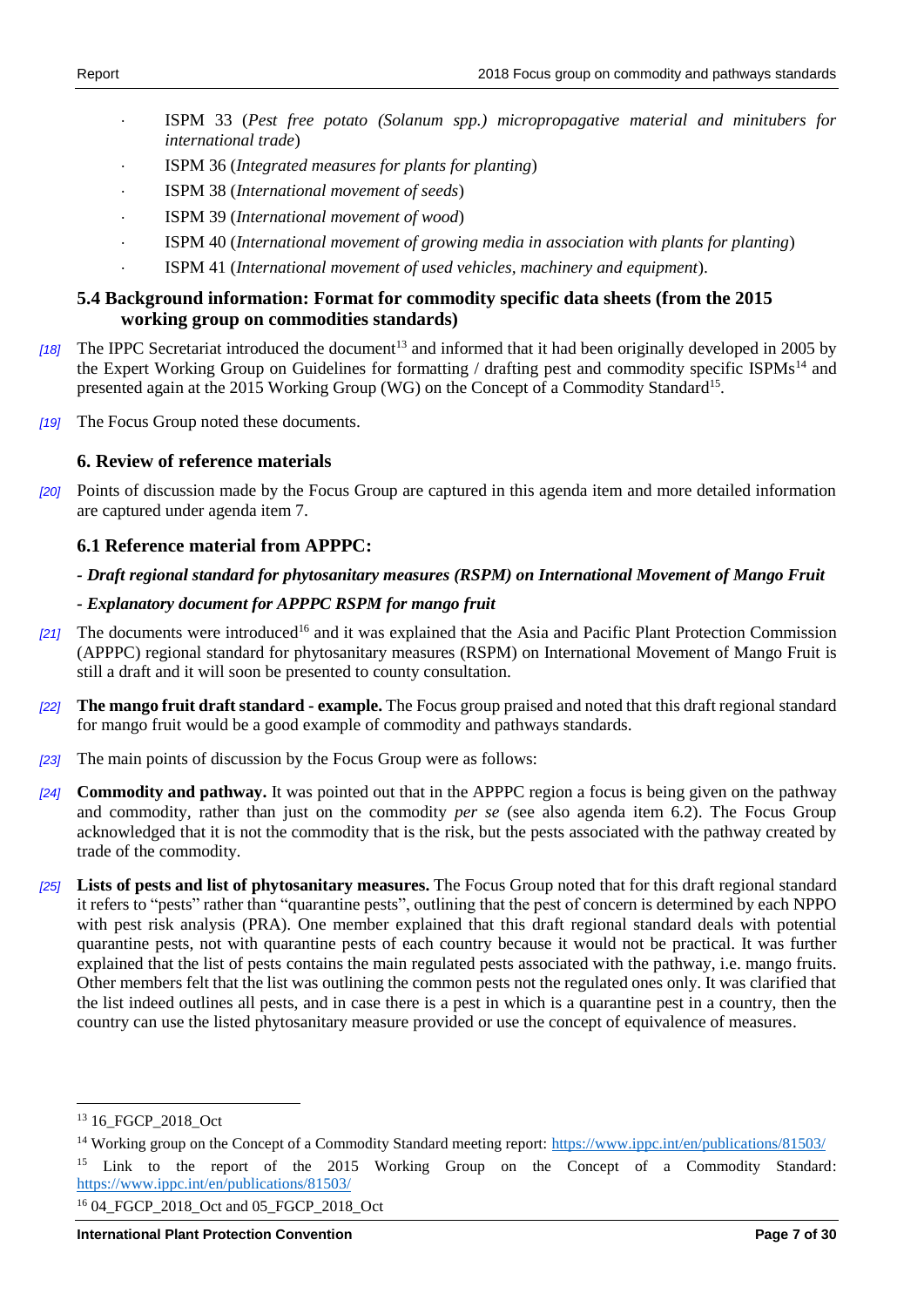- *[26]* It was explained that this draft standard has tables that refer to phytosanitary measures options available, noting that there are also references to ISPM 28 (*Phytosanitary treatments for regulated pests*), in which countries can access further information on the treatment conditions and parameters.
- *[27]* One member queried about the inspection options and how to report non-compliance. It was explained that these principles and actions would remain the same, following other ISPMs. It was also mentioned that the draft standard also contains sections in the text that cover these points.
- *[28]* **Deviation / diversion of intended use.** One member pointed out that the clarification of the intended use was well outlined in this draft regional standard, however it was suggested in having classes of mitigation of the risks when there is a deviation of intended use. One member recalled that deviation / diversion of intended use was intensely debated at several international committees, and that the IPPC Standards Committee (SC) acknowledged that it was very difficult to include obligations and to agree on setting up requirements for the importing countries. Another member suggested that, this could be done in a way of providing guidelines of options for importing countries on how to mitigate the pest risks in case of diversion of intended use, not necessarily setting requirements. For global level, suggestions were made on a possible CPM Recommendation and sharing information to the IPPC Secretariat of systems in place by countries to be made available on the International Phytosanitary Porta (IPP). It was acknowledged that strengthening the interaction between the SC and IC would be needed.
- *[29]* **Governance process.** Observing the draft regional standard for mango fruit, a member queried if standards, in general sense, also aim to be a literature review. It was explained that they are not, as it would be impractical to keep literature references up to date in international standards. The Focus Group acknowledged that a streamlined and flexible governance process is needed, pointing out that the IPPC governance process and its standard setting process would need to be adjusted and other mechanisms created, to respond in a more timely manner, to ensure that the standards remain current. It was noted once again that interactions between the SC and IC will be needed to be enhanced to ensure a streamlined approach and provide timely and up dated standards.

#### <span id="page-7-0"></span>**6.2 Reference materials from Australia:**

#### *- Framework for documenting a managed pathway for application through an Approved Arrangement*

#### *- Information for reference material*

- [30] The Chairperson introduced the documents<sup>17</sup>. It was recalled that Australia, as part of the APPPC, is also giving focus on the pests in the pathway, rather than just for the commodity only.
- *[31]* It was explained that in this framework, the production and trading pathway, which includes the production system through to the clearance of the goods in the importing country is well-defined. Then, an evaluation of its elements are made individually against the target risk or quarantine pest. Pest risk management actions are identified, and critical control points, for the purpose of regulating quarantine pests to achieve an appropriate level of protection are described. Verification and evidence of the actions are also documented in the framework and can form the basis for a system audit framework.

## <span id="page-7-1"></span>**6.3 Reference material from Canada: NAPPO standards examples**

#### *- RSPM 37: Christmas trees*

*- RSPM 38: Certain wooden and bamboo commodities*

#### *- Draft NAPPO standard on use of Systems Approaches to Manage Pest Risks Associated with the Movement of forest products (RSPM 41 - draft)*

[32] The documents were introduced<sup>18</sup>. It was explained that the North American Plant Protection Organization (NAPPO) draft RSPM 41 was not a true "commodity and pathway" standard but about the use of systems approaches to manage the pest risk associated with a pathway/commodity.

<sup>17</sup> 06\_FGCP\_2018\_Oct and 07\_FGCP\_2018\_Oct

<sup>&</sup>lt;sup>18</sup> 08 FGCP 2018 Oct, 09 FGCP 2018 Oct and 10 FGCP 2018 Oct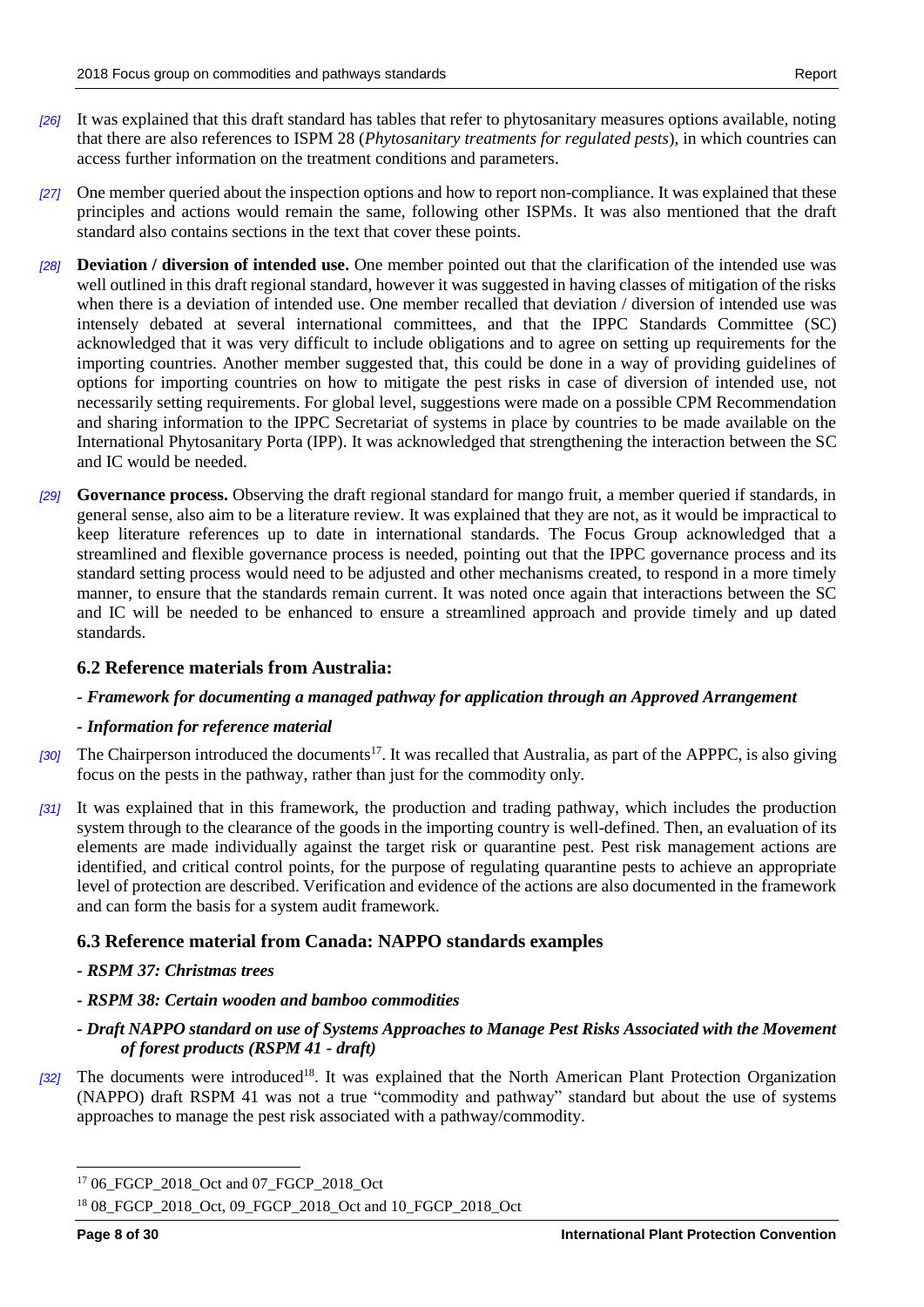- *[33]* It was pointed that these standards also highlight the importance of PRA, in which countries can still do it and set up its requirements if technically justified.
- *[34]* One member queried if there was a template, or if the region had identified the need in having one. It was mentioned that in the case of NAPPO there is not necessarily a fixed template, as the drafting of the standards is made as the experts feels like they need to be structured to be better placed.

#### <span id="page-8-0"></span>**6.4 Reference material from Colombia: Report on the position of the Colombian Agricultural Institute (ICA) - the NPPO of Colombia**

- *[35]* The paper was introduced<sup>19</sup> and it was mentioned that it was more a conceptual note in which highlight the point on sovereignty of a country for commodity and pathways standards. Once again, it was stressed that sovereignty rights of each country would remain, following the principles of the Sanitary and Phytosanitary Agreement (SPS Agreement) of the World Trade Organization (WTO). One member pointed out that a commodity and pathway standard should be considered as a complement to, rather than a substitution, of a country sovereignty's right.
- *[36]* The Focus Group acknowledged that there is a need to communicate to the IPPC contracting parties and to the world on the outcomes of this meeting, indicating some suggestions of awareness raising to the IPPC community.

#### <span id="page-8-1"></span>**6.5 Reference material from COSAVE: Considerations on pest risk analysis and commodity and pathways standards**

- *[37]* The representative of COSAVE (from Spanish: *Comité de Sanidad Vegetal del Cono Sur*) introduced the paper<sup>20</sup> highlighting the importance of PRA, especially for the countries in the region, as a key instrument for technical justification. It was stressed that "a commodity standard should not be considered a substitute for the pest risk analysis process, but it should support the PRA by specifying harmonized risk factors of the commodity and providing guidance for NPPOs on how to establish consistent phytosanitary measures". It was suggested the possibility to work on the concept of commodity class and to establish prioritization criteria for commodities according to ISPM 32, emphasizing options of pest risk management for different commodities.
- *[38]* It was stressed that commodity standards should deal with pest risks associated with the commodity (risks with the entire production system), and then give countries guidance on phytosanitary measures. Once again, it was mentioned the need to enhance the interaction between the SC and IC, as in commodity and pathways standards there will be issues associated not only with the phytosanitary measure *per se* but with countries' capabilities to implement and use them. For example, if in a commodity and one associated pest, the phytosanitary measure would be an irradiation treatment, most likely that will not have discussion about the irradiation treatment, but rather to have discussions on the accreditation of the irradiation facility - once for the irradiation treatment it can be referred back to ISPM 18 (*Guidelines for the use of irradiation as a phytosanitary measure*).

#### <span id="page-8-2"></span>**6.6 Reference material from EPPO: EPPO views on Commodity and Pathway Standards**

- *[39]* The representative of the European and Mediterranean Plant Protection Organization (EPPO) introduced the paper<sup>21</sup>. It was mentioned that the paper was based on the EPPO Working Party on Phytosanitary Regulations meeting in Bergen 2018-06-19/22.
- *[40]* It was said that, as in previous discussions, commodity and pathways standards would not remove a country's sovereign rights to set additional or alternative measures, based on PRA. It was stressed that these standards would enable countries with low or absent PRA capacity to secure a basic level of phytosanitary protection. Thus, commodity and pathway standards should enable countries with a range of export markets to more easily implement the different import requirements. These standards would simplify, and so facilitate trade, and increase the transparency of phytosanitary measures globally.

 $\overline{a}$ 

<sup>&</sup>lt;sup>19</sup> 11 FGCP 2018 Oct

<sup>20</sup> 12\_FGCP\_2018\_Oct

<sup>21</sup> 13\_FGCP\_2018\_Oct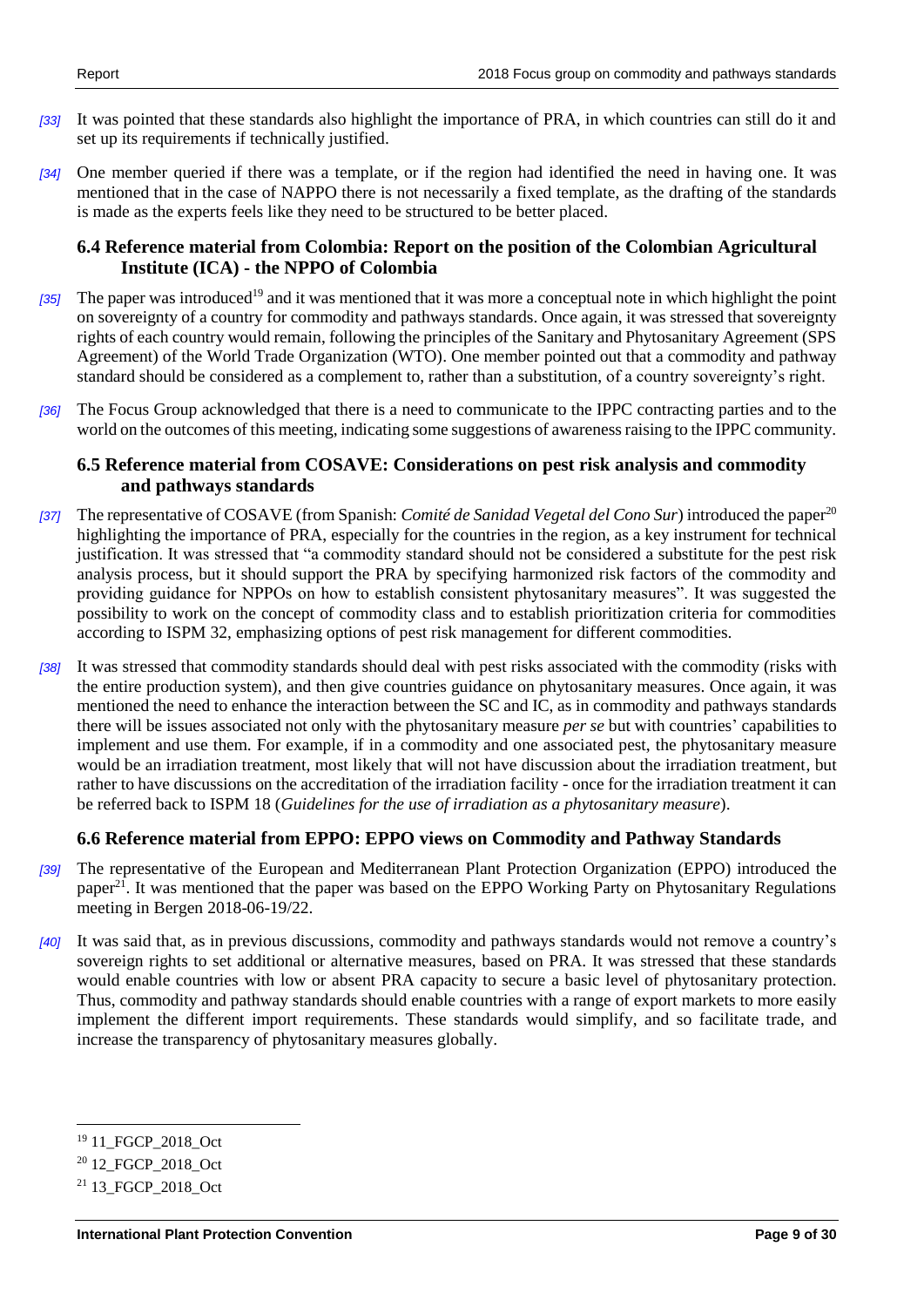#### <span id="page-9-0"></span>**6.7 Reference material from New Zealand: Examples of New Zealand generic import health standards for commodity and pathways**

- [41] The paper was introduced<sup>22</sup> and four examples of commodity and pathways standards issued by New Zealand were outlined: *Oncidium* cut flowers; sea containers; vehicles, machinery and equipment; and vessels.
- *[42]* It was mentioned that during the drafting stage of the example of "fresh rambutan" standard for human consumption, the requirements have been clearly differentiated from guidance information by outlining in the document or presenting in different forms to highlight the differences. It was explained that the standard has three different levels of phytosanitary measures: Basic, Targeted and New Zealand Specified measures. Basic measure recognizes that many quarantine pests will be managed to an acceptable level through commercial production processes and the selection of export quality product. The targeted measures are for specific regulated pests at "lower level of risk" and give the exporting country more options to choose. The Specified measures are for the highest risk pests and in these cases the importing country; in this country, i.e. New Zealand, it will prescribe an exact measure, for example a fumigation or irradiation. These different phytosanitary measures outlined in the standard would give the exporting countries more options. It was noted that a bilateral agreement would still need to be required.
- *[43]* One member queried how the pest list was created. It was explained that it was a compilation of information from countries that current export rambutan, and then assessing the information against the pest lists reported by each country.

#### <span id="page-9-1"></span>**6.8 Reference material from USA: Industry views on commodity standards: informal survey conducted by the USA NPPO**

- *[44]* The paper was introduced <sup>23</sup> and it was explained that an informal survey was conducted by the USA to gather the industry views on commodity and pathways standards, in which there were eight respondents.
- *[45]* It mentioned that the findings from the small survey had an overall consensus that commodity standards could increase trade efficiency. However, a point of concern was on the ability in having a global agreement on these standards. For example, agreement on requirements for a specific commodity while still meeting the appropriate level of protection would be difficult to meet, which may lead to an increased cost of production.
- <span id="page-9-2"></span>*[46]* An important consideration was that commodity standards would require broader availability of specific treatments for pest risk management. Thus, possible topics for standards would be commodities with high uncertainty about the pest risk and capable of tolerating treatments without reducing commodity value, similar to ISPM 15 on wood packaging material.

<sup>22</sup> 14\_FGCP\_2018\_Oct

<sup>&</sup>lt;sup>23</sup> 15 FGCP 2018 Oct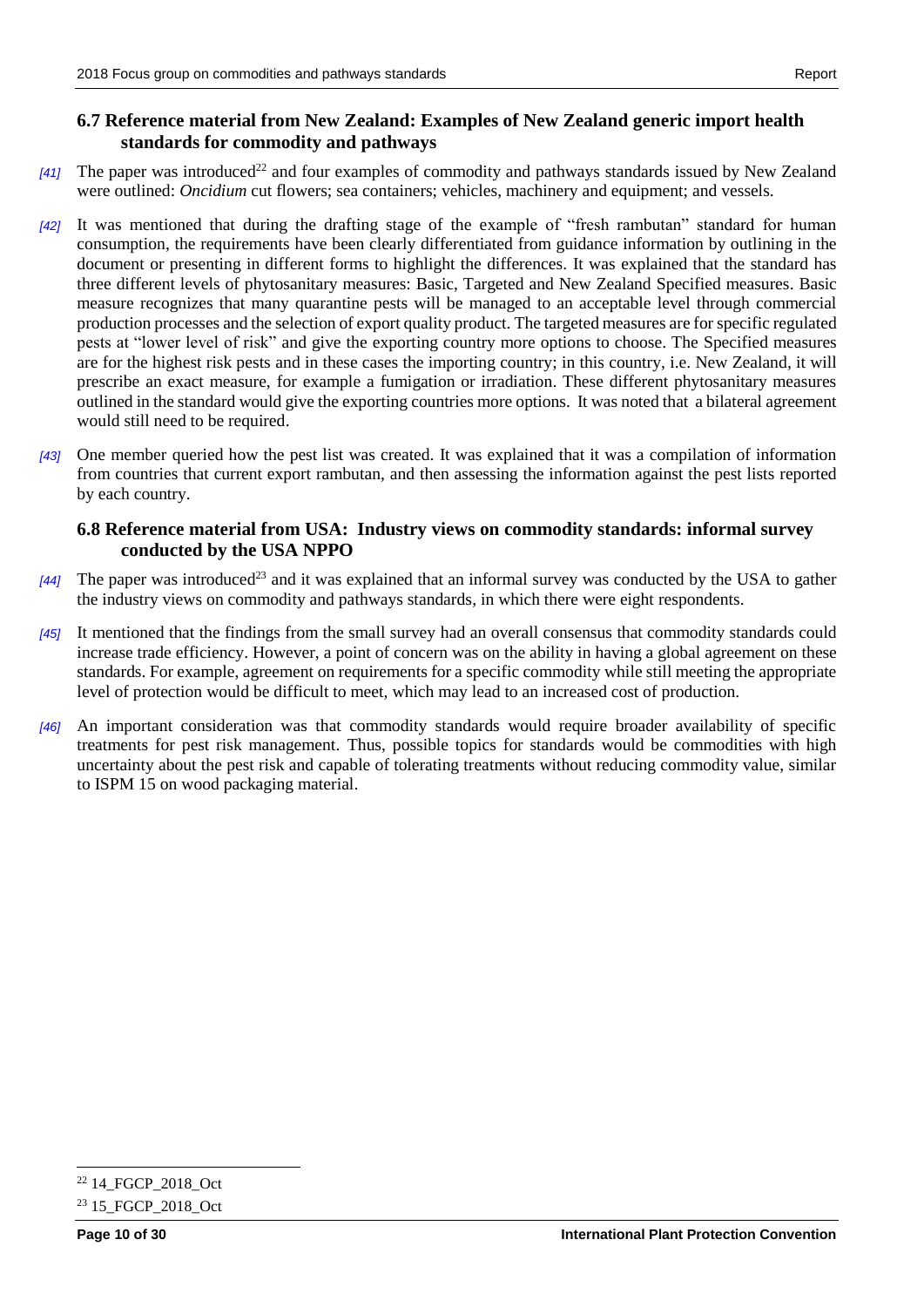## **7. Tasks from the Terms of Reference for the Focus Group**

## <span id="page-10-0"></span>**7.1 Analyse, and consequently define, the strategic value and purpose of commodity and pathway standards against the IPPC strategic objectives**

- *[47]* The Focus Group noted that this topic is recurrent in several international agendas including the CPM, and that recently there was a more clear direction on the need to develop commodity and pathway standards, for example the inclusion of such standards in the IPPC development agenda for 2020-2030 (see also CPM 2018/CRP 13<sup>24</sup>, summary of discussions from a Friends of the CPM Chair meeting). The Focus Group noted that these standards are to benefit both importing and exporting countries, using resources more efficiently. The Focus Group also noted that commodity and pathways standards are to be the starting point of negotiations, setting up the ground rules for trade to commence, helping to expedite market access and to facilitate safe trade. Additionally, commodity and pathways standards will support the IPPC, with its mission and vision, to increase its relevance and influence in the international trade scenario.
- *[48]* **The need to have value in addressing phytosanitary risks.** The Focus Group stressed that there is a need and a value to address phytosanitary risks in commodity and pathways standards as a mean to simplify phytosanitary regulations of traded goods.
- *[49]* The Focus Group noted that the intended use of a commodity requires consideration because the phytosanitary risks vary according with it. Therefore, defining the commodity or pathway in terms of the commodity and its intended use provides a clearer platform for identifying regulated pests on that pathway, and phytosanitary risk management options.
- *[50]* The Focus Group agreed that it was the sovereign right and responsibility of the importing country to determine quarantine pests and risk management options through PRA. Phytosanitary measures are then negotiated bilaterally with the exporting country to establish the final trading requirements.
- *[51]* ""**The need for harmonized phytosanitary measures.** The Focus Group reiterated that commodity and pathways standards will provide NPPOs with a basis for harmonized phytosanitary measures, which then can be used to support their pest risk management activities.
- *[52]* The need for specific and minimum measures required in commodity and pathways standards was discussed. Some members expressed concerns on the concept of "minimum requirements" as it may set up too many regulations; however, a concept of "common elements" might be preferable, recalling the concept of equivalence of measures as outlined in the WTO-SPS Agreement. One member queried about "historical information" and it was mentioned that it might be considered together with the concept of equivalence of measures. It was also mentioned that the concept of "integrated measures", for example systems approach, should be considered for inclusion in these standards whenever it applies.
- *[53]* The Focus Group highlighted that obligations will not be imposed on importing countries and that these standards are to provide contracting parties with options for measures to use against regulatedpests.
- *[54]* The Focus Group acknowledged the existence of multiple pest-host combinations, therefore additional diagnostic protocols and phytosanitary treatments will be necessary to support countries in setting up options for phytosanitary measures. The Focus Group stressed that NPPOs will still be able to use other measures not listed in the standards, if technically justified.
- *[55]* In addition, guidance on possible pests lists for commodity and pathways should be considered to be developed, thus the selection of phytosanitary measures should be facilitated as it would follow a specific pest-host combination. It was noted that this may be of help especially for those countries that do not have capabilities to conduct their own PRA.

<sup>24</sup> CPM 2018/CRP/13:<https://www.ippc.int/en/publications/85751/>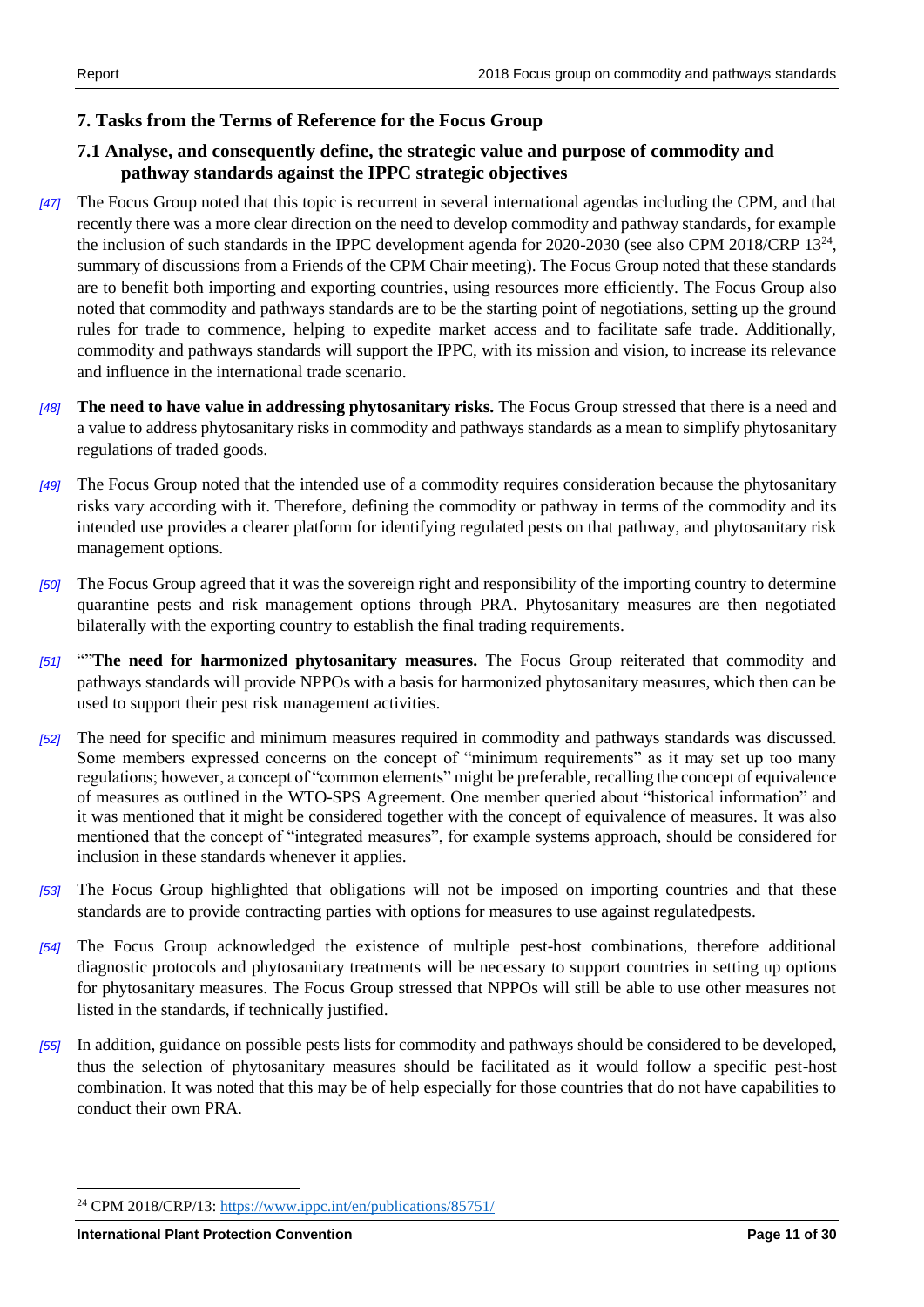#### *[56]* As a summary, the Focus Group identified the below points:

| <b>Anticipated Value of Commodity and Pathway Standards</b>                                                                                                                                                                                                                                                               |  |  |  |  |  |  |
|---------------------------------------------------------------------------------------------------------------------------------------------------------------------------------------------------------------------------------------------------------------------------------------------------------------------------|--|--|--|--|--|--|
| <b>Facilitation of safe trade</b>                                                                                                                                                                                                                                                                                         |  |  |  |  |  |  |
| Expedite market access negotiations<br>Enhance phytosanitary security<br>Achieve strategic goals of IPPC, and UN FAO<br><b>Harmonisation of measures</b>                                                                                                                                                                  |  |  |  |  |  |  |
| Promotion of equivalency<br>$\blacksquare$<br>Encourage reference to and use of existing ISPMs<br>Identification of phytosanitary measures recognised as being effective for use in trade<br>Identification of gaps in available and effective measures and focus research on this<br>Optimise efficient use of resources |  |  |  |  |  |  |
| Avoid redundancy/duplication of requirements<br>Provide support and assistance to developing countries                                                                                                                                                                                                                    |  |  |  |  |  |  |
| Establishing and ensuring a level of effective risk management<br>۰<br>Participating in trade<br>New opportunities for trade<br>Support relevance and influence of the IPPC                                                                                                                                               |  |  |  |  |  |  |

#### <span id="page-11-0"></span>**7.2 Capture principles and criteria for commodity and pathway standards development and use with reference to practical examples**

- *[57]* The Focus Group discussed the main points as follows.
- *[58]* **Pest lists.** The Focus Group discussed the inclusion of pest lists noting that criteria are needed for the inclusion of a pest in such lists. It was agreed by the Focus Group that a pest to be included in such lists should be regulated by at least one IPPC contracting party, and for which a PRA is publicly available. It was suggested that such pest lists be included as annexes to the standards, along with options of phytosanitary measures. It was noted that the APPPC draft standard on the international movement of mango, and the IPPC draft ISPM on cut flowers have examples of such pests lists. The Focus Group stressed that, including a list of pests in a standard does not give a country a right to regulate all those pests; i.e. the regulation of pests should remain firmly based on PRA and technical justification.
- *[59]* It was mentioned that there are multiple pest-host combinations, and that there are not sufficient phytosanitary treatments and other measures to cover them all. One member wondered about possible residues, especially for chemical treatments, thus, how and if "possible residues" could be embark upon.
- *[60]* It was pointed out that, while it would be good to have a list of pests in a commodity and pathway standard, such lists will never be exhaustive but a guidance for countries. The Focus Group acknowledged that there is a need to adjust the current IPPC standard setting process to ensure that such lists are updated in timely manner.
- *[61]* **Concept of updating the pests lists and the possible measures.** It was discussed that the IPPC standard setting process should be adjusted to enable these pests lists and its possible phytosanitary measures be updated in a timely manner. Therefore, flexibility would be needed in regards to a system to maintain and update the lists of pests and the applicable phytosanitary measures, and a streamlined process for updating such lists is needed. The Focus Group reiterated once again that, the regulation of a pest and the requirement of phytosanitary measures should be technically justified.
- *[62]* Ideas were given as for example setting up permanent stewards of the SC for that, or setting up groups to deal with those lists, as it is difficult to have expertise in "all" commodities or pests and its measures. The Focus Group noted that a good example of updating standards in timely manner was the process for the Technical Panel on Diagnostic Protocols (TPDP), following a set of criteria and their ability to contact authors of the specific drafting groups.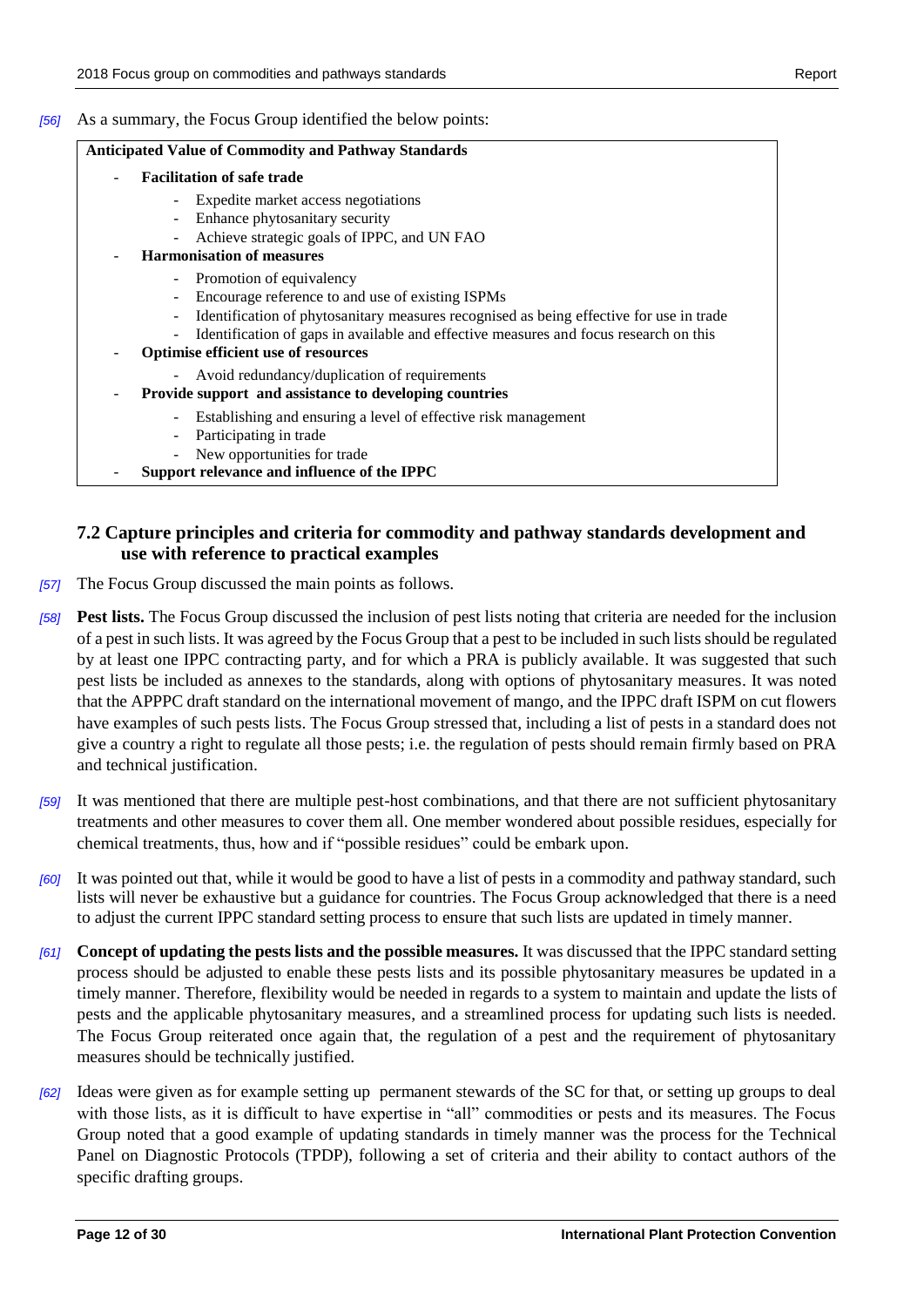- *[63]* **Governance support.** The Focus Group highlighted that the current standard setting process will need to be flexible for the development of commodity and pathway standards, and therefore appropriate governance support will be required.
- *[64]* For example, the Focus Group suggested that the establishment of some technical panels on commodities, would be more efficient than establishing numerous expert working groups (EWGs). Such an "oversight" Technical Panel, for example a Technical Panel on Phytosanitary Measures (TPPM), could act in similar way as the Technical Panel for Diagnostic Protocols (TPDP), which works with numerous virtual drafting groups. This TPPM would then ensure consistency between drafts and coordinate the production of drafts standards.
- *[65]* It was stressed that commodity and pathway standards would still be presented to CPM for adoption, and that the existing adopted commodity and pathway standards would need to be reviewed in light of this approach. Moreover, it was agreed that the current draft standards should remain pending until the CPM adopts this new approach on the development of these standards.
- *[66]* **Obligation level**. The Focus Group discussed if the commodity and pathways standards would include obligations for importing countries. While it was stressed that the intended use should be made clear in the standard, the measures related to diversion from intended use should not be presented in commodity standards, but provisions may be included in other standards (e.g. ISPM 32 (*Categorization of commodities according to their pest risk*)). Thus, obligations will not be imposed on importing countries.
- *[67]* The Focus Group acknowledged that some considerations on communication and engagement with stakeholders might be necessary, as it is a crucial element in the trade process.
- *[68]* In summary, the Focus Group agreed with the following principles related to the development and implementation of commodity and pathway standards:

#### **Principles relating to development and implementation of commodity and pathway standards**

- The proposed structure of the standards will apply to both commodities and pathways
- Scope may be narrow (commodities) or broad (classes or pathways); initial standards are likely to be narrowly focused
- Regulation of pests to remain firmly based on pest risk analysis (PRA)
	- Existing international obligations of contracting parties under the IPPC and WTO-SPS Agreement will remain unaffected
	- Sovereign rights will not be affected by commodity and pathway standards
	- Lists of pests will be presented but the regulation of any pest remains subject to technical justification through PRA
- Obligations will not be imposed on importing countries
	- Measures related to diversion from intended use will not be presented in commodity standards (but provisions may be included in other standards, e.g. ISPM 32)
- It is intended to provide options for measures to contracting parties for the use against their regulated pests
	- Other measures may be implemented by contracting parties if technically justified and may be proposed for inclusion in standards
- General requirements will be included in the standards
- Given the inclusion of pests and measures, a process to maintain and update these standards will be required
- The development and maintenance of commodity and pathway standards must be supported by IPPC governance processes and will require provision of resources
- Commodity and pathway standards will be presented to CPM for adoption
- Existing commodity standards will require review after the new commodity standards approach has been adopted
- Commodity standards under development should remain "pending" until the new commodity standards approach has been adopted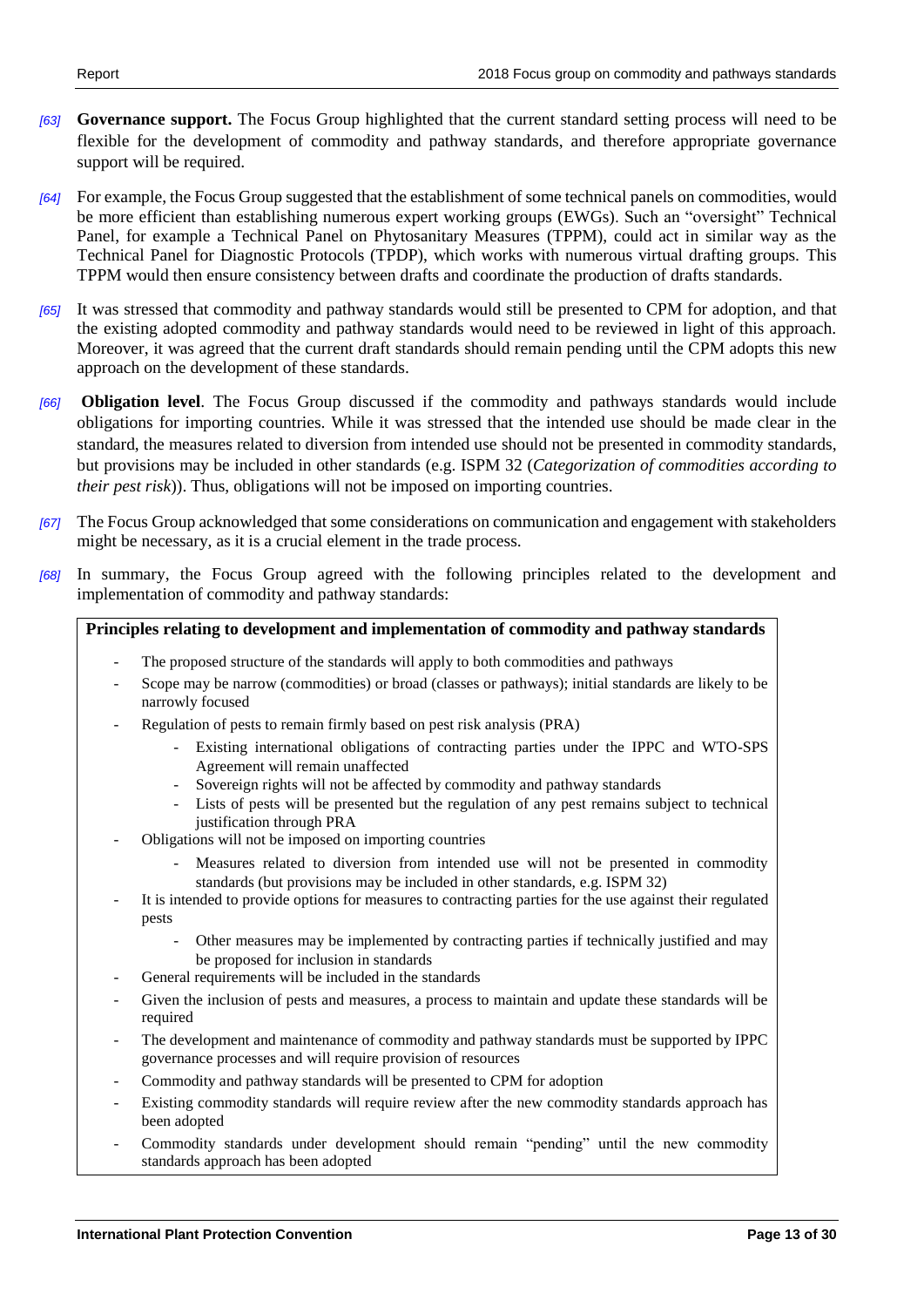#### <span id="page-13-0"></span>**7.3 Assess processes used to develop and use commodity and pathway standards**

- *[70]* The Focus Group assessed several processes, for example processes from RPPOs and some NPPOs as outlined under agenda item 6. Additionally, the Focus Group also assessed the current IPPC standards-related processes, noting that there is a need for them to be adjusted and to allow some flexibility especially with regards for revisions and keeping commodity and pathway standards up to date (see agenda item 7.2 for more details).
- *[71]* With the final objective that "safe trade occurs", the Focus Group proposed a process as follows. In summary, the process is outlined in Figure 1.
- *[72]* **1) Description of the product.** Firstly, there is a need to clearly define the commodity or pathway that the standard refers to. The Focus group considered general and specific requirements but considered that general requirements, such as a commodity free of soil, with clear packaging, commodity free of debris, etc. were actually description of the product.
- *[73]* **2) Description of the intended use.** Description of the intended use, noting that diversion of the intended use would not be part of the standard, but a note could be included to outline possible diversions and pest risks and the need for other pest management options. The description may also specifically exclude some uses, for example 'not for planting'.

#### *[74]* **3) Examples of pests.**

- *[75]* It was noted that the inclusion of a pest in such lists would require that at least one contracting party regulates that pest and that it is based on a publicly available PRA. It was again stressed that these lists would be examples and would not to provide technical justification for their regulation. Regulation will still need to be based on a PRA. Some pests may be associated with the production system or export pathway and not be a pest of the traded commodity. These could be included in the list of pests where this was a recognized risk identified through PRA.
- *[76]* **4) Regulated pests.** Countries perform PRA or other technical justification to regulate the pests associated with the commodity or pathway. Some of these regulated pests could be included on the list of example pests.
- *[77]* **5) Pest risk management options and examples of phytosanitary measures.** Pest risk management options in the whole system should be considered. Phytosanitary measures for each pest associated with the commodity or pathway would be listed, noting that measures that are currently used in trade should also be included.
- *[78]* It was noted that the lists of measures was not intended to be exhaustive but rather to give countries option to manage the pest risks. It was agreed that alternative phytosanitary measures may be applied based on the principle of equivalence.. Once again, the Focus Group mentioned the possibility for the creation of a Technical Panel on Phytosanitary Measures for these standards.
- *[79]* **6) Arrangements (import conditions).** The Focus Group recognized that import conditions are agreed by the importing and exporting country through bilateral negotiation. . For example, agreement on the pest list categorization, agreement on the pest risk management options and measures (or equivalent measures).
- *[80]* **7) Assurance**. The commodity and pathway standard should identify assurances that may be provided to the importing country that provide evidence and/or confidence that phytosanitary measures have been applied and have been effective.
- *[81]* This may take a number of forms and references to other ISPMs may be appropriate at this stage of the process (e.g. ISPM 7, ISPM 12 and ISPM 18).
- *[82]* The Focus Group considered that this process was sufficient to allow safe trade. The Focus Group also noted that the IPPC manual on "market access" may need to be revised in case this process progresses with the CPM and IPPC community.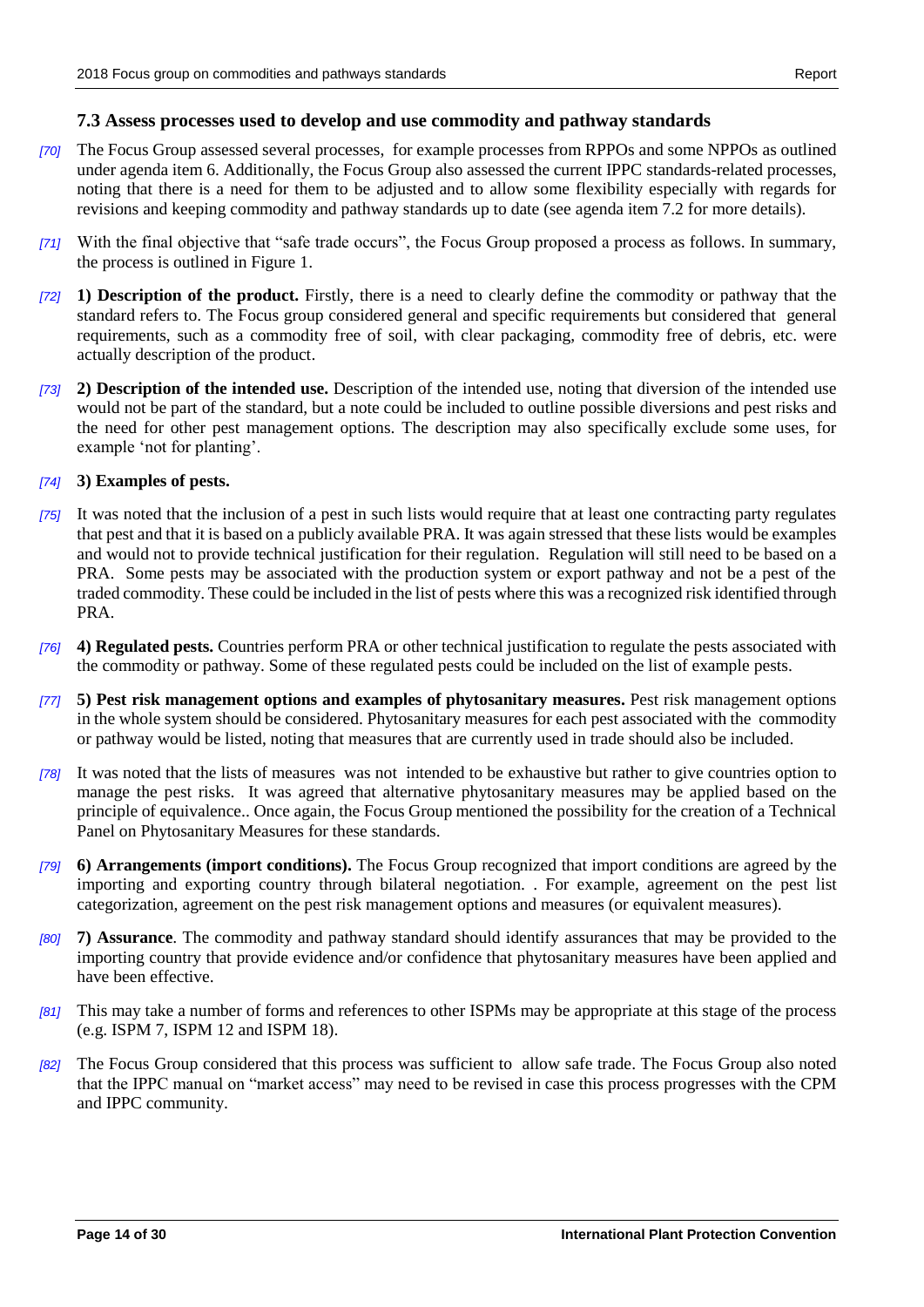

*[83]* Figure 1. Proposed process for the development of commodity and pathways standards.

## <span id="page-14-0"></span>**7.4. Illustrate aspects with examples of possible commodity or pathways standards**

- *[84]* With the final objective that "safe trade occurs", the Focus Group tested their proposed process (see agenda item 7.3) with a number of different scenarios.
- *[85]* The Focus Group used the draft regional standard for mango fruit and the import of "stem cuttings" for nursery stock (as commodity) as initial examples. Then, they further tested the refined concept against imports of "ceramic tiles" (as pathway) and "grains" (as commodity).
- *[86]* This confirmed the need to clearly define the commodity and its end use. For example, for "stem cuttings", it is needed to include age, number of species trade (e.g. if in bouquets), and the species traded. The intended use, for example propagation, as opposed to use in bouquets or floral arrangements for decorative purposes, was relevant to the determination of possible pests, and therefore the phytosanitary measures that are justified for safe trade. These may include a range of options that were appropriate or not appropriate to the end use, for example chemical products, insecticide dips, some certification regarding the potential pests and diseases, and post-entry quarantine.
- *[87]* The Focus Group concluded that the process was able to accommodate the majority, if not all, commodity and pathway scenarios.

## <span id="page-14-1"></span>**7.5 Evaluate the role of the pest risk analysis on this approach (commodity and pathway standards)**

- *[88]* The Focus Group made an evaluation of the role of PRA in commodity and pathway standards and it was stressed that regulation of pests should remain firmly based on PRAs and subject to technical justifications, ensuring the sovereign rights of countries to set import conditions are retained. Moreover, usual bilateral negotiations will not be replaced by these standards and that existing international obligations of contracting parties under the IPPC and WTO-SPS Agreement will remain unaffected.
- <span id="page-14-2"></span>*[89]* See discussions above related to "pest risk analysis (PRA)".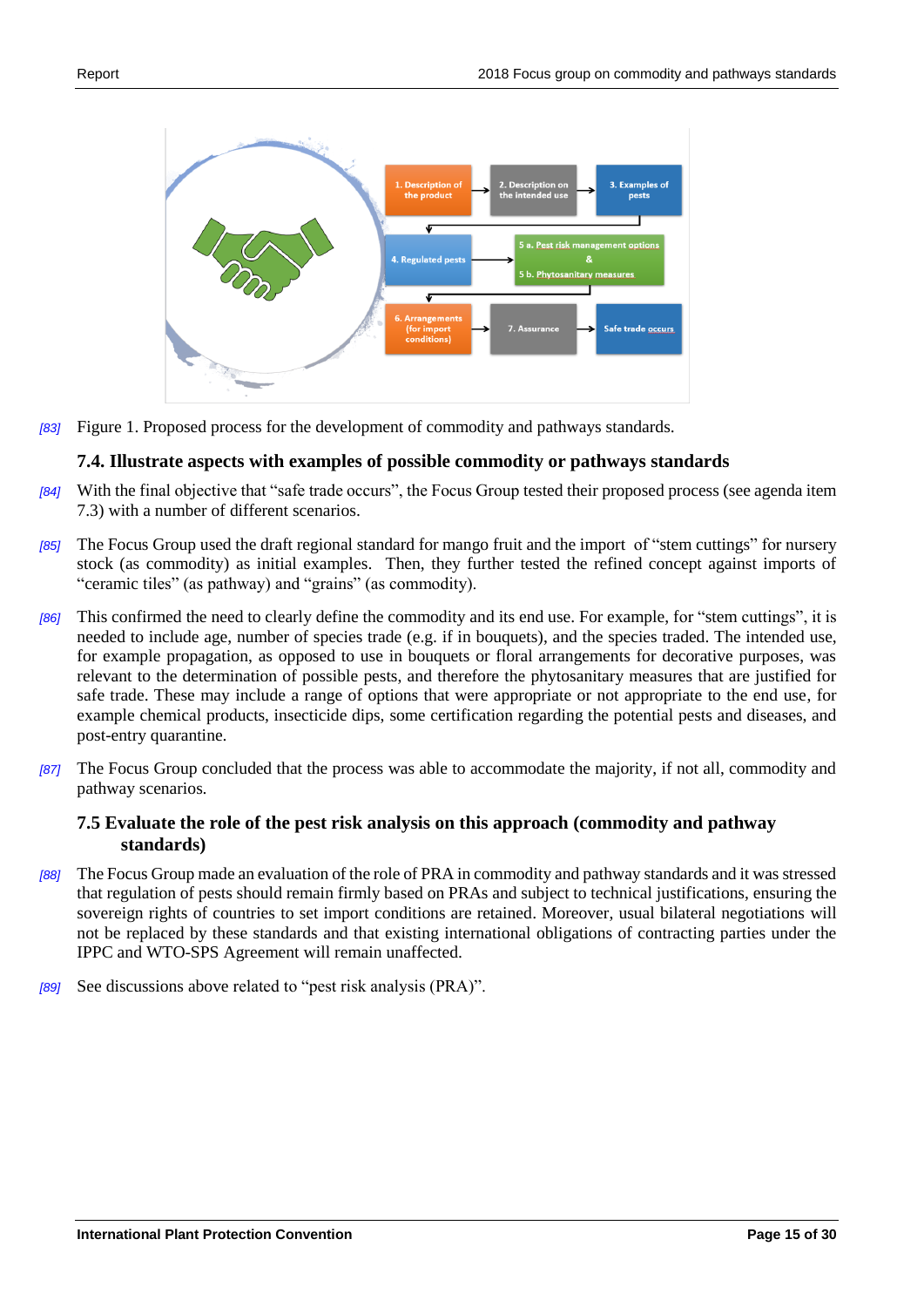#### **7.6 Other considerations by the Focus Group as outlined in the terms of reference**

*[90]* The Focus Group made other considerations as outlined in their terms of reference. The considerations were made in a "questions and answers" format and are provided below.

|                                            | <b>Questions and answers</b>                                                                                                                                                   |  |  |  |  |  |  |
|--------------------------------------------|--------------------------------------------------------------------------------------------------------------------------------------------------------------------------------|--|--|--|--|--|--|
| When would a commodity standard not apply? |                                                                                                                                                                                |  |  |  |  |  |  |
|                                            | When the product is of negligible risk                                                                                                                                         |  |  |  |  |  |  |
|                                            | In situations in which no effective phytosanitary measures are available                                                                                                       |  |  |  |  |  |  |
|                                            | Where an existing ISPM already provide sufficient guidance                                                                                                                     |  |  |  |  |  |  |
|                                            | If a commodity standard exists but a country, having done a PRA, has concluded it does not need to<br>regulate the pest(s) listed for a specific commodity/pathway in question |  |  |  |  |  |  |
|                                            | Is there tension between commodity standards, PRA, sovereign rights, justification of measures?                                                                                |  |  |  |  |  |  |
|                                            | Countries still have an obligation to undertake PRA if they are going to regulate pests                                                                                        |  |  |  |  |  |  |
|                                            | The standards will contain options for measures                                                                                                                                |  |  |  |  |  |  |
|                                            | How to use the concept of different approaches for commodities or pathways?                                                                                                    |  |  |  |  |  |  |
|                                            | The proposed structure of the standards will apply equally to commodities and pathways (they are all<br>pathways)                                                              |  |  |  |  |  |  |
|                                            | The Focus Group recommends referring to these standards simply as Commodity and Pathway<br>standards                                                                           |  |  |  |  |  |  |
|                                            | Where do these standards fit in the standards and implementation framework?                                                                                                    |  |  |  |  |  |  |
|                                            | These standards will need inclusion in the standards and implementation framework                                                                                              |  |  |  |  |  |  |
|                                            | An overarching standard will be required                                                                                                                                       |  |  |  |  |  |  |
|                                            | Do they describe "pest" or "quarantine pest"?                                                                                                                                  |  |  |  |  |  |  |
|                                            | The determination of whether a pest is regulated is at the discretion of the importing country, based<br>on technical justification                                            |  |  |  |  |  |  |
|                                            | The standards will therefore present lists of "pests":                                                                                                                         |  |  |  |  |  |  |
|                                            | The inclusion of pests in the annexes to the standards will not provide technical justification<br>$\circ$<br>for their regulation and does not replace the role of PRA        |  |  |  |  |  |  |
|                                            | For pests to be included in the lists in the standards they would have to be regulated by at<br>$\circ$<br>least one contracting party based on an available PRA               |  |  |  |  |  |  |

 $\circ$  It is not intended that these lists would be exhaustive, and the lists would not be static

#### <span id="page-15-0"></span>**7.7 Responses to questions raised by SC**

- *[91]* The Focus Group reviewed the questions posed by the SC and briefly recapped the discussions about the development of commodity and pathways standards (see agenda item 5.2). As general recommendation, the Focus Group recommended that the commodity and pathways standards topics currently in the IPPC – SC work programme, remain with pending status.
- *[92]* The Focus Group noted that the answers to the SC questions were addressed previously (see previous agenda items for further details). For example, it was stressed once again that commodity and pathway standards will not replace the need for technical justification, that these standards should contain lists of "pests" rather than "quarantine pests", and that these standards should not contain requirements or obligations to importing countries. Regarding "broad or narrow scope", the Focus Group noted that these standards should focus on pathways, noting that traded commodities also follow a pathway from production through to market, and have a well define intended use so the pest risks associated can be well identified and phytosanitary measures are identified and developed.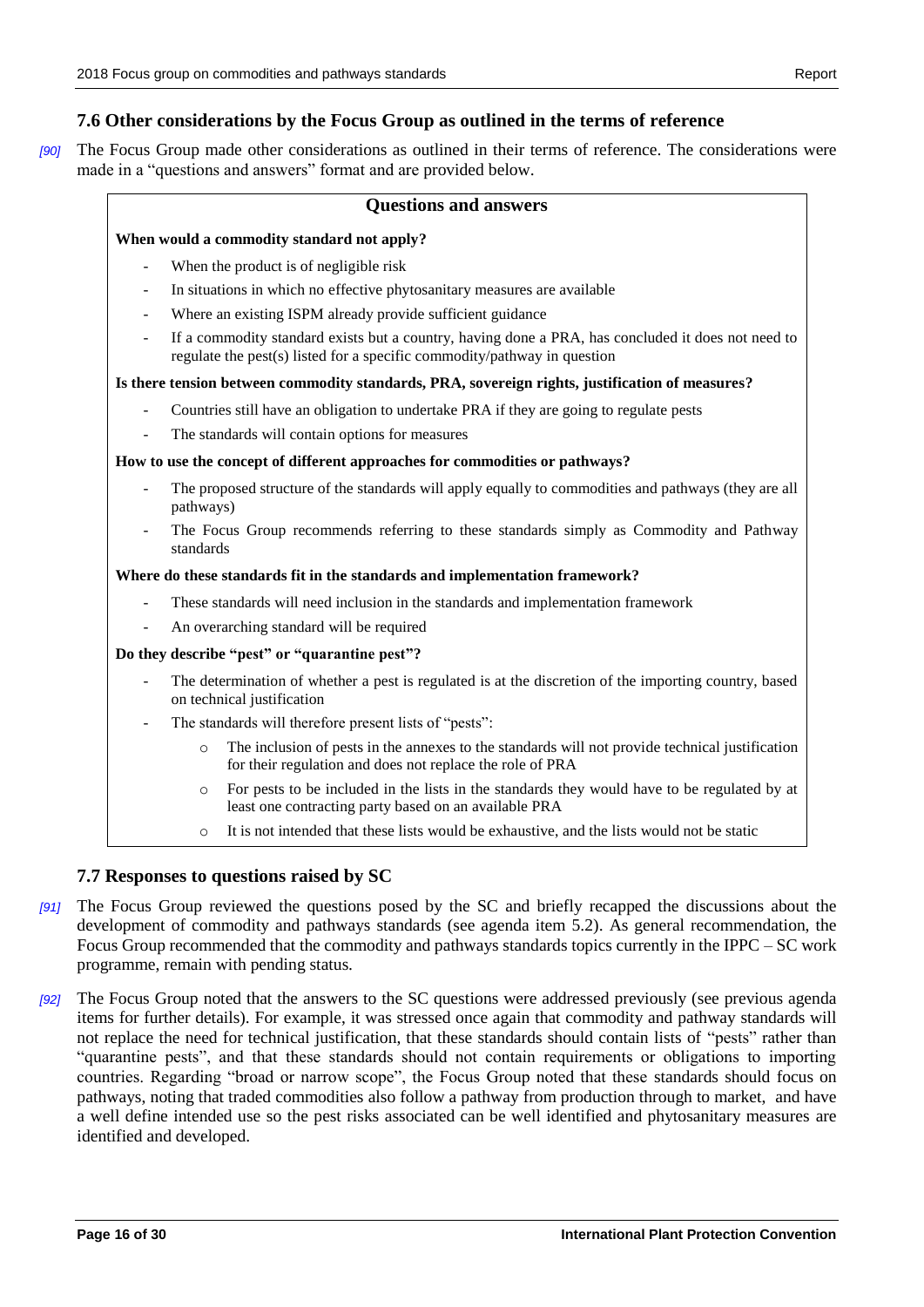#### <span id="page-16-0"></span>**8. Conclusions and recommendations**

- *[93]* The Focus Group considered that they had addressed the tasks it had been given by the CPM, and that there is a clear direction forward to formally define the concept of a commodity or pathway standard and develop the systems, processes and governance arrangements for their implementation.
- *[94]* The Focus Group acknowledged that more time was needed to provide additional guidance and proposals regarding the IPPC governance adjustments for the development of commodity and pathway standards. However, it was noted that the CPM still needs to agree with the principles identified by the Focus Group, as well as with the next steps proposed.
- *[95]* As for general conclusions and recommendations, the Focus Group concluded the following:

#### **Vision for the role and use of commodity and pathways standards**

- Establish a concept (over-arching) standard to include:
	- Details of approach for their development
	- Information on their use in market access negotiations (including flow chart)
	- Criteria for selection and prioritisation of commodity/pathway topics (in conjunction with calls for topics)
	- Annexes would be developed in order to:
		- $\circ$  Present each commodity/pathway standard (as per the approach for treatments and diagnostic protocols)
- New governance processes will be required specifically to support the development of commodity/pathway standards, including:
	- A commodity/pathway standards panel supported by a new Technical Panel for Phytosanitary Measures (TPPM)
	- The current Technical Panel for Phytosanitary Treatments would become a subpanel of the TPPM
	- A permanent steward (part-time function) would be required to coordinate activities and support ongoing activities relating to *developing and maintaining* commodity/pathway standards and to monitor potential triggers for review/revision of standards (*e.g. availability of new measures, identification of new pests*)
- Commodity/pathway standards may provide opportunities for private sector co-investment
- *[96]* As for next steps, the Focus Group proposed the following approach:

#### **NEXT STEPS**

- 2018 Strategic Planning Group for review of proposals from Focus Group (see below)
- 2018 Implementation Committee and Standards Committee review
- 2019 CPM to agree on principles and criteria, next steps, processes, governance proposals
- 2019 (June) Focus Group on Commodity Standards to develop process, arrangements, topics, develop guidance and template, information on costings; develop paper ultimately for CPM
- 2019 (October) Bureau review of proposals for CPM
- 2019 (October) Strategic Planning Group review of proposals for CPM
- 2020 CPM decisions on:
	- agreement to send draft "concept / over-arching" standard for consultation in 2020
	- proposed topics for first commodity standards
	- establishment of recommended governance arrangements (including to request the Bureau to finalize the required ToR for the proposed Technical Panels)
	- allocation of required resources to establish and transition to the new approach (with reference to the strategic framework)
- 2021 Adoption of a "concept / over-arching" standard
- 2021 Consultations on first commodity standards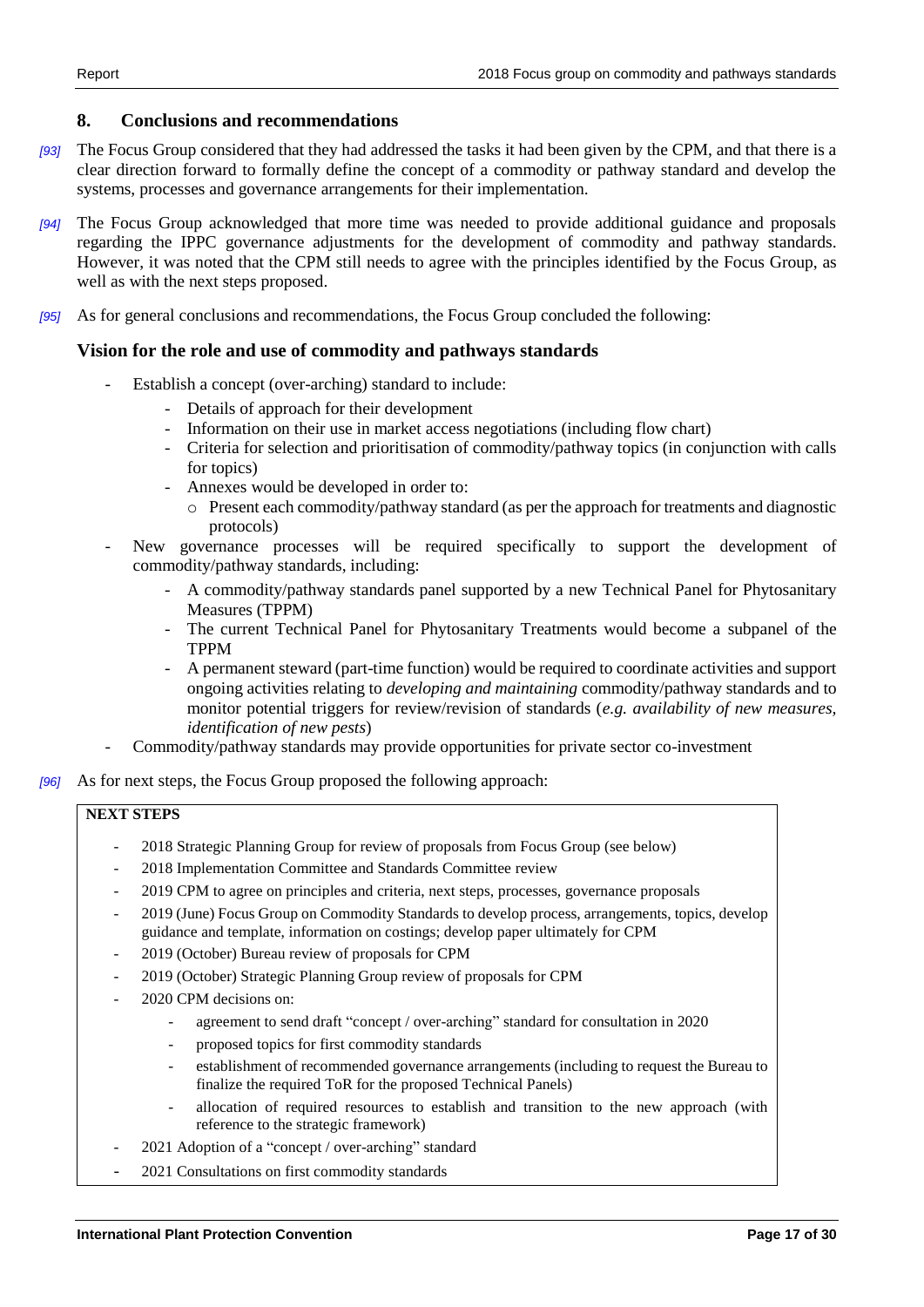#### <span id="page-17-0"></span>**8.1 Summary report for SPG**

- *[97]* The Focus Group developed a paper with summary points for the upcoming IPPC Strategic Planning Group (SPG) meeting, scheduled to be held at FAO headquarter from 09 to 11 October 2018.
- *[98]* The SPG meetings reports are available on the International Phytosanitary Portal (IPP) at [https://www.ippc.int/en/core-activities/governance/strategic-planning-group/.](https://www.ippc.int/en/core-activities/governance/strategic-planning-group/)

#### <span id="page-17-1"></span>**9. Other business**

- *[99]* A short introduction to the project and to the call on "Rolling out Systems Approach Globally: sharing tools for enhanced application of Systems Approach and market negotiation on plant pest risk"<sup>25</sup> was provided to the Focus Group by a representative from the Imperial College London (ICL) and by the IPPC Secretariat. It was explained that the anticipated impact of the project is increased opportunities for export trade in plant products by developing countries through better capacity to deal with phytosanitary issues during market access negotiations and more options for managing pest risk.
- *[100]* The project is funded by the Standards and Trade Development Facility (STDF) and implemented by the IPPC Secretariat, in collaboration with the Centre for Environmental Policy, Imperial College London (ICL). It was informed that the project is open for submission of potential trade cases, and countries are invited to respond to this call.
- *[101]* It was explained that the project seeks to expand the use of Systems Approach tools which have already been successfully piloted in Southeast Asia. The tools will contribute to developing trade proposals, mapping phytosanitary risks and identifying actions to be undertaken along the whole production chain. They will also help countries strike the fine balance between preventing the introduction of regulated and invasive plant pests while still allowing goods and people to move freely.

#### <span id="page-17-2"></span>**10. Close of the meeting**

- *[102]* The Focus Group thanked the IPPC Secretariat, the Chairperson for her excellent work in guiding the group to work thought the tasks. The group expressed excitement that they were in a right approach for the development of commodity and pathway standards.
- *[103]* The IPPC Secretariat thanked all experts for their valuable contributions, the Bureau members for all their insights and guidance.
- *[104]* The Chairperson, Mr Lois RANSOM, thanked the experts and secretariat for all their good and hard work and closed the meeting.

<sup>&</sup>lt;sup>25</sup> [https://www.ippc.int/en/news/new-project-rolling-out-systems-approach-globally-launched-by-ippc-contracting-parties](https://www.ippc.int/en/news/new-project-rolling-out-systems-approach-globally-launched-by-ippc-contracting-parties-urged-to-participate-in-new-call/)[urged-to-participate-in-new-call/](https://www.ippc.int/en/news/new-project-rolling-out-systems-approach-globally-launched-by-ippc-contracting-parties-urged-to-participate-in-new-call/)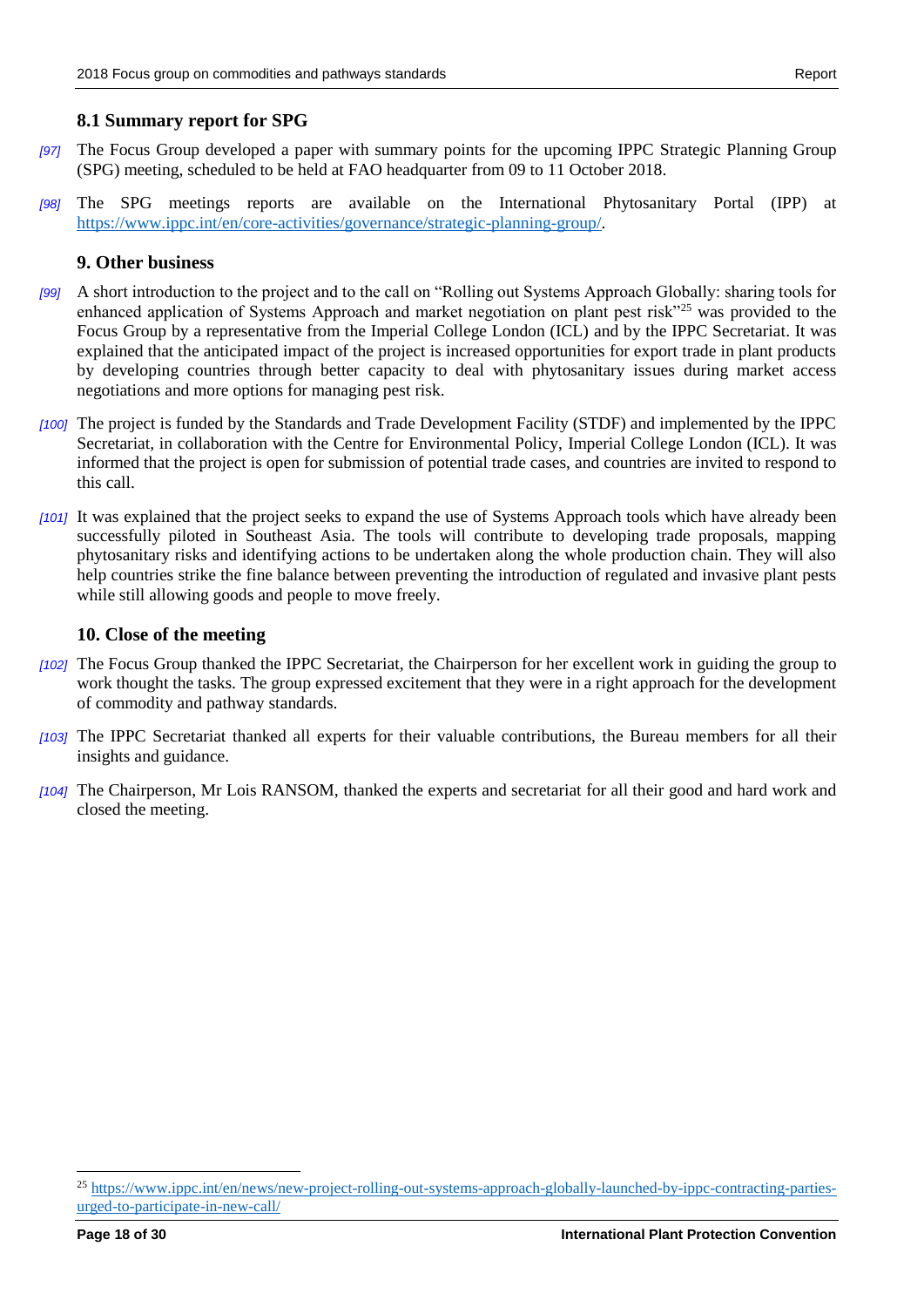## <span id="page-18-0"></span>**Appendix 01 – Agenda**

## **IPPC Focus Group Meeting on Commodity and Pathways Standards**

## **03-05 October 2018**

## **FAO Headquarter, Rome, Italy**

## **AGENDA**

|                  | <b>AGENDA ITEM</b>                                                                                                                                                                                                                                                                                                                                                                                                                                                                                                                                                                                                                                                                                                          | <b>DOCUMENT NO.</b>                                                                                                                                                           | <b>PRESENTER</b>       |
|------------------|-----------------------------------------------------------------------------------------------------------------------------------------------------------------------------------------------------------------------------------------------------------------------------------------------------------------------------------------------------------------------------------------------------------------------------------------------------------------------------------------------------------------------------------------------------------------------------------------------------------------------------------------------------------------------------------------------------------------------------|-------------------------------------------------------------------------------------------------------------------------------------------------------------------------------|------------------------|
| 1.               | Opening of the meeting                                                                                                                                                                                                                                                                                                                                                                                                                                                                                                                                                                                                                                                                                                      |                                                                                                                                                                               |                        |
| 1.1              | 1.1 Welcome by IPPC Secretariat                                                                                                                                                                                                                                                                                                                                                                                                                                                                                                                                                                                                                                                                                             |                                                                                                                                                                               | <b>NERSISYAN</b>       |
| 2.               | <b>Meeting Arrangements</b>                                                                                                                                                                                                                                                                                                                                                                                                                                                                                                                                                                                                                                                                                                 |                                                                                                                                                                               |                        |
| 2.1              | Election of the Chairperson                                                                                                                                                                                                                                                                                                                                                                                                                                                                                                                                                                                                                                                                                                 |                                                                                                                                                                               | <b>NERSISYAN</b>       |
| $2.2\phantom{0}$ | Election of the Rapporteur                                                                                                                                                                                                                                                                                                                                                                                                                                                                                                                                                                                                                                                                                                  |                                                                                                                                                                               | Chairperson            |
| 2.3              | Adoption of the Agenda                                                                                                                                                                                                                                                                                                                                                                                                                                                                                                                                                                                                                                                                                                      | 01_FGCP_2018_Oct                                                                                                                                                              | Chairperson            |
| 3.               | <b>Administrative Matters</b>                                                                                                                                                                                                                                                                                                                                                                                                                                                                                                                                                                                                                                                                                               |                                                                                                                                                                               |                        |
| 3.1              | Documents List                                                                                                                                                                                                                                                                                                                                                                                                                                                                                                                                                                                                                                                                                                              | 02_FGCP_2018_Oct                                                                                                                                                              | Chairperson            |
| 3.2              | Participants List                                                                                                                                                                                                                                                                                                                                                                                                                                                                                                                                                                                                                                                                                                           | 03_FGCP_2018_Oct                                                                                                                                                              | Chairperson            |
| 3.3              | Local Information                                                                                                                                                                                                                                                                                                                                                                                                                                                                                                                                                                                                                                                                                                           | <b>Link to local information</b>                                                                                                                                              | <b>MOREIRA</b>         |
| 4.               | <b>Terms of reference</b>                                                                                                                                                                                                                                                                                                                                                                                                                                                                                                                                                                                                                                                                                                   | Link to the terms of reference                                                                                                                                                | Chairperson            |
| 5.               | <b>Background</b>                                                                                                                                                                                                                                                                                                                                                                                                                                                                                                                                                                                                                                                                                                           |                                                                                                                                                                               |                        |
| 5.1              | Background information from CPM and other<br>IPPC meetings and bodies                                                                                                                                                                                                                                                                                                                                                                                                                                                                                                                                                                                                                                                       | 18_FGCP_2018_Oct<br>Link to the report of the 2015<br>Working Group on the Concept of a<br><b>Commodity Standard</b>                                                          | MOREIRA<br>Chairperson |
| 5.2              | Standards Committee (SC) questions on<br>commodity and pathways standards                                                                                                                                                                                                                                                                                                                                                                                                                                                                                                                                                                                                                                                   | 17_FGCP_2018_Oct                                                                                                                                                              | <b>FERRO</b>           |
| 5.3              | List of adopted ISPMs (October 2018) and links<br>to examples of adopted commodity and<br>pathways standards<br>ISPM 15 Regulation of wood packaging<br>$\circ$<br>material in international trade<br>ISPM 33 on Pest free potato (Solanum<br>$\circ$<br>spp.) micropropagative material and<br>minitubers for international trade<br>ISPM 36 Integrated measures for plants<br>$\circ$<br>for planting<br>ISPM 38 International movement of<br>$\circ$<br>seeds<br>ISPM 39 International movement of wood<br>$\circ$<br>ISPM 40 International movement of<br>$\circ$<br>growing media in association with plants<br>for planting<br>ISPM 41 International movement of used<br>$\circ$<br>vehicles, machinery and equipment | <b>Link to the List of Adopted ISPMs</b><br>Link to ISPM 15<br>Link to ISPM 33<br>Link to ISPM 36<br>Link to ISPM 38<br>Link to ISPM 39<br>Link to ISPM 40<br>Link to ISPM 41 | <b>MOREIRA</b>         |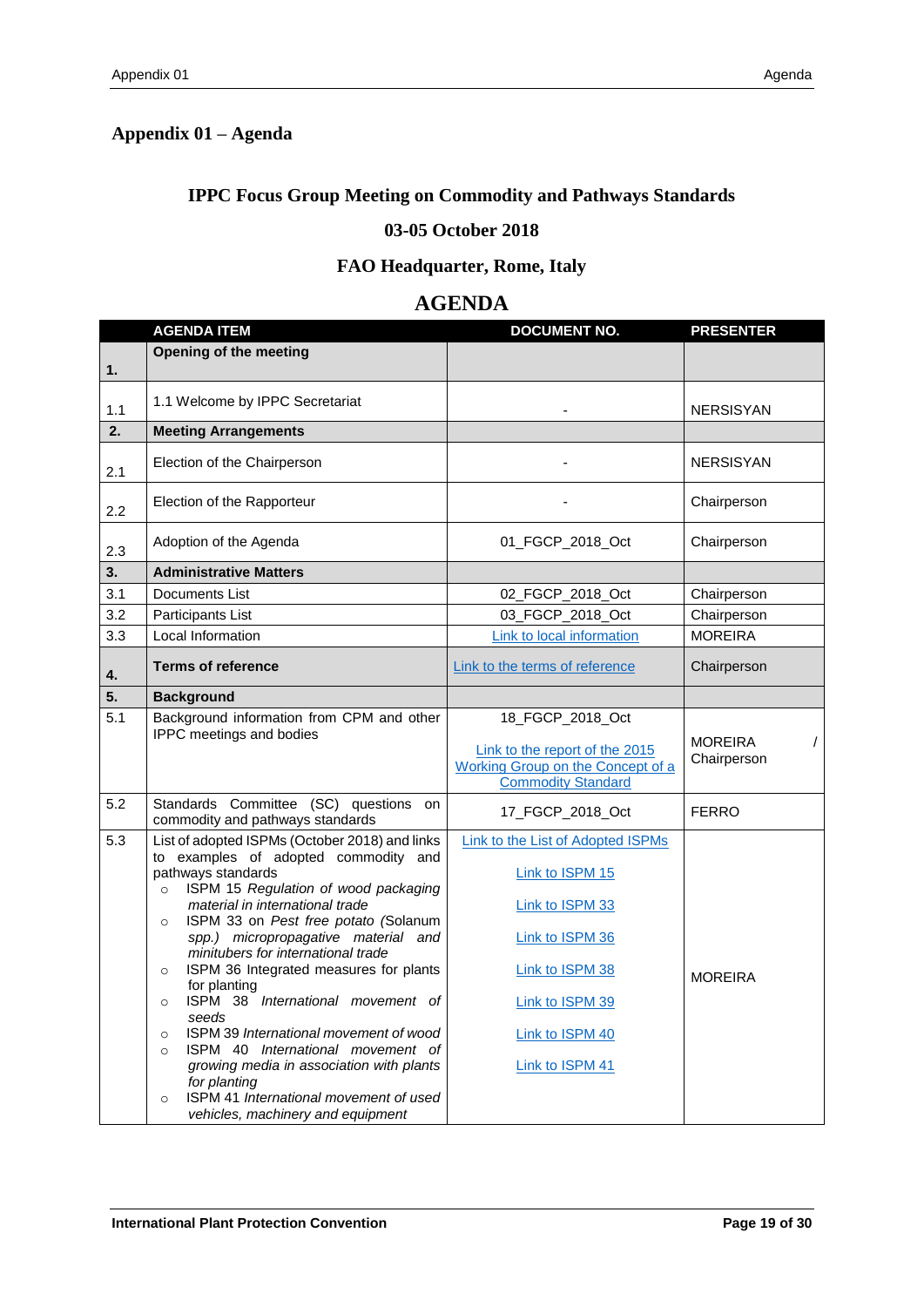|     | <b>AGENDA ITEM</b>                                                                                                                                                                                                                                                                                                                 | <b>DOCUMENT NO.</b>                                      | <b>PRESENTER</b>           |
|-----|------------------------------------------------------------------------------------------------------------------------------------------------------------------------------------------------------------------------------------------------------------------------------------------------------------------------------------|----------------------------------------------------------|----------------------------|
| 5.4 | Background<br>information:<br>Format<br>for<br>commodity specific data sheets (from the 2015<br>working group on commodities standards)                                                                                                                                                                                            | 16_FGCP_2018_Oct                                         | <b>MOREIRA</b>             |
| 6.  | <b>Review of reference materials</b>                                                                                                                                                                                                                                                                                               |                                                          |                            |
| 6.1 | Reference material from APPPC:<br>Draft RSPM on International Movement of<br>$\circ$<br>Mango Fruit<br>Explanatory<br><b>APPPC</b><br>document<br>for<br>$\circ$<br>regional<br>standard<br>for<br>Phytosanitary<br>measures (RSPM) for mango fruit                                                                                | 04_FGCP_2018_Oct<br>05_FGCP_2018_Oct                     | <b>HA</b>                  |
| 6.2 | Reference materials from Australia:<br>Framework for documenting a managed<br>$\circ$<br>pathway for application through an<br>Approved Arrangement<br>Information for reference material<br>$\circ$                                                                                                                               | 06_FGCP_2018_Oct<br>07_FGCP_2018_Oct                     | <b>RANSOM</b>              |
| 6.3 | Reference material from Canada: NAPPO<br>standards examples<br>RSPM 37: Christmas trees<br>$\circ$<br>RSPM 38: Certain wooden and bamboo<br>$\circ$<br>commodities<br>Draft NAPPO standard on use of Systems<br>$\circ$<br>Approaches to Manage Pest Risks<br>Associated with the Movement of forest<br>products (RSPM 41 - draft) | 08_FGCP_2018_Oct<br>09_FGCP_2018_Oct<br>10_FGCP_2018_Oct | WOLFF/<br><b>PELLETIER</b> |
| 6.4 | Reference material from Colombia:<br>Report on the position of the Colombian<br>$\circ$<br>Agricultural Institute (ICA) - the NPPO of<br>Colombia                                                                                                                                                                                  | 11_FGCP_2018_Oct                                         | <b>FERRO</b>               |
| 6.5 | Reference material from COSAVE:<br>Considerations on Pest Risk Analysis and<br>$\circ$<br>commodity and pathways standards                                                                                                                                                                                                         | 12_FGCP_2018_Oct                                         | <b>COELHO</b>              |
| 6.6 | Reference material from EPPO:<br>EPPO views on Commodity and Pathway<br>$\circ$<br>Standards                                                                                                                                                                                                                                       | 13_FGCP_2018_Oct                                         | <b>BISHOP</b>              |
| 6.7 | Reference material from New Zealand:<br>Examples of New Zealand generic import<br>$\circ$<br>health standards for commodity and<br>pathways                                                                                                                                                                                        | 14_FGCP_2018_Oct                                         | <b>THOMSON</b>             |
| 6.8 | Reference material from USA:<br>Industry views on commodity standards:<br>$\circ$<br>informal survey conducted by the USA<br><b>NPPO</b>                                                                                                                                                                                           | 15_FGCP_2018_Oct                                         | <b>SEQUEIRA</b>            |
| 7.  | Tasks from the Terms of reference for the<br><b>Focus Group</b>                                                                                                                                                                                                                                                                    | Link to the terms of reference                           | Chairperson                |
| 7.1 | and<br>consequently define,<br>Analyse,<br>the<br>strategic value and purpose of commodity and<br>pathway standards against the IPPC strategic<br>objectives                                                                                                                                                                       |                                                          | Chairperson                |
| 7.2 | Capture principles and criteria for commodity<br>and pathway standards development and use<br>with reference to practical examples                                                                                                                                                                                                 |                                                          | Chairperson                |
| 7.3 | Assess processes used to develop and use<br>commodity and pathway standards                                                                                                                                                                                                                                                        |                                                          | Chairperson                |
| 7.4 | Illustrate aspects with examples of possible<br>commodity or pathways standards                                                                                                                                                                                                                                                    |                                                          | Chairperson                |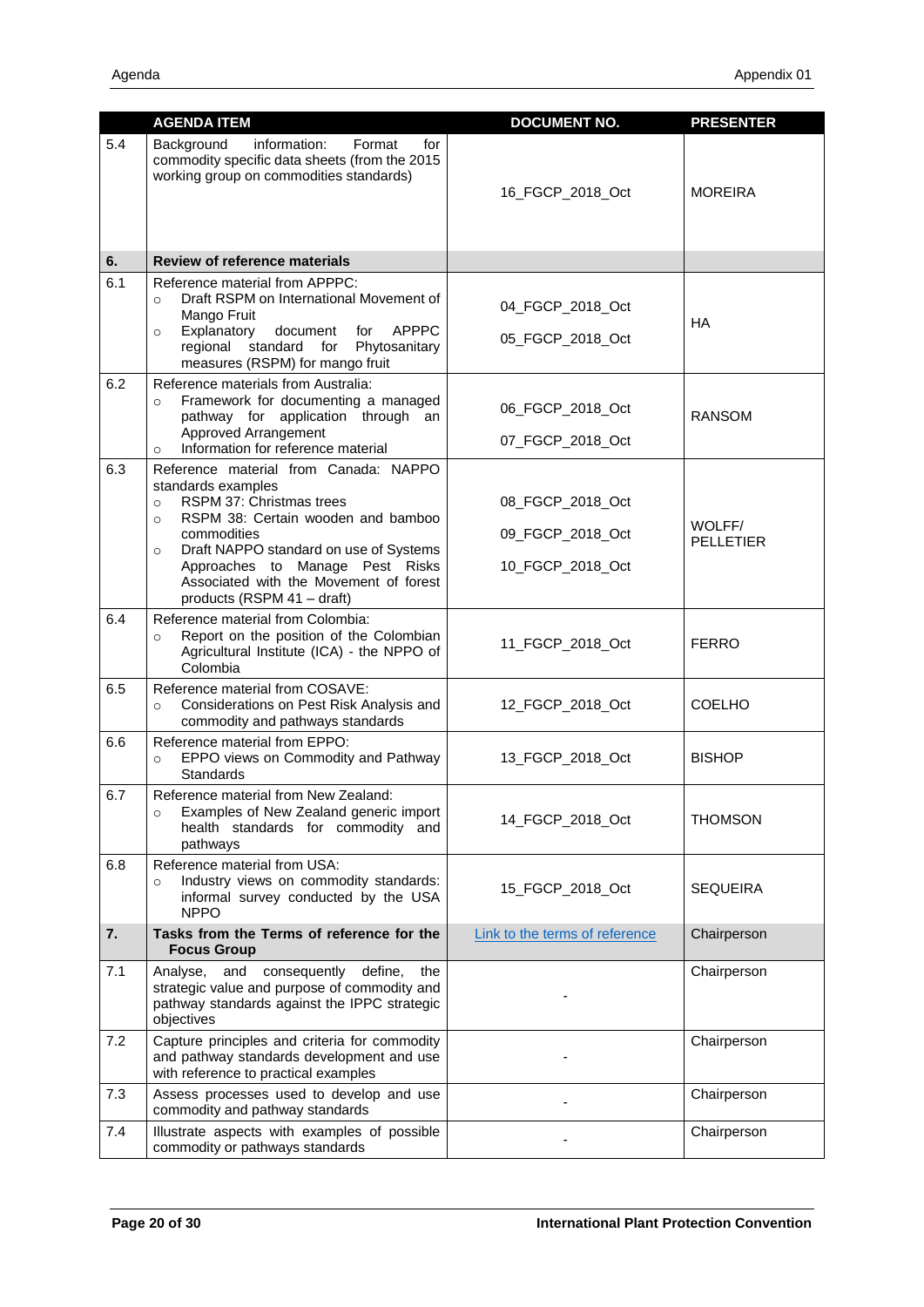|     | <b>AGENDA ITEM</b>                                                                                     | <b>DOCUMENT NO.</b>             | <b>PRESENTER</b>                         |
|-----|--------------------------------------------------------------------------------------------------------|---------------------------------|------------------------------------------|
| 7.5 | Evaluate the role of the pest risk analysis on<br>this approach (commodity and pathway<br>standards)   |                                 | Chairperson                              |
| 7.6 | Other considerations by the Focus Group as<br>outlined in the terms of reference                       |                                 | Chairperson                              |
| 7.7 | Responses to questions raised by SC                                                                    |                                 | <b>FERRO</b>                             |
| 8.  | <b>Conclusions and recommendations</b>                                                                 |                                 | Chairperson                              |
| 8.1 | <b>Summary report for SPG</b>                                                                          | [to be prepared at the meeting] | RANSOM / WOLFF                           |
| 9.  | <b>Other business</b><br>Rolling<br><b>STDF</b><br>Project:<br>out<br><b>Systems Approach Globally</b> |                                 | Chairperson                              |
| 10. | Close of the meeting                                                                                   |                                 | <b>IPPC</b> Secretariat /<br>Chairperson |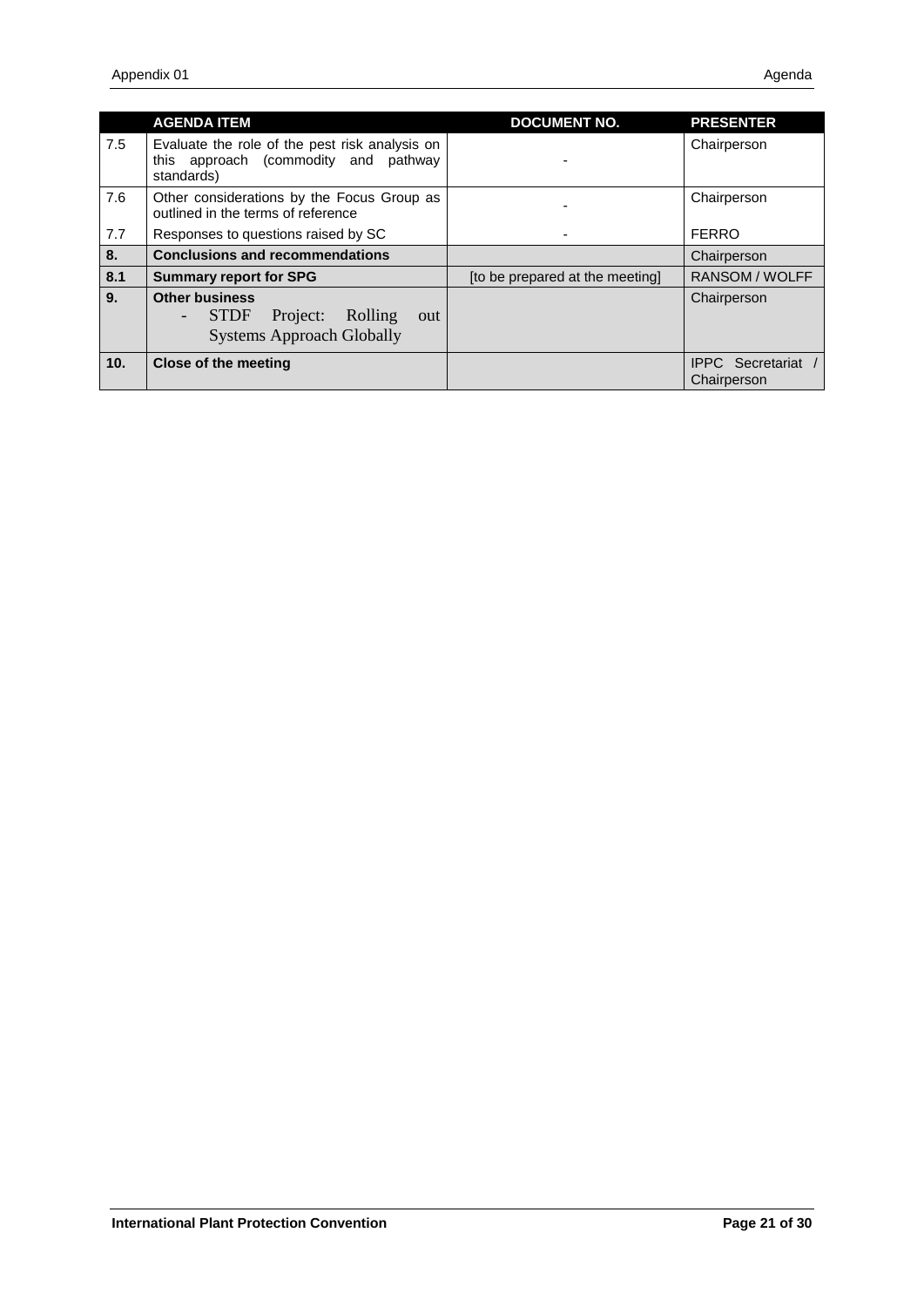## <span id="page-21-0"></span>**Appendix 02 – Documents list**

#### **IPPC Focus Group Meeting on Commodity and Pathways Standards**

#### **03-05 October 2018**

## **FAO Headquarter, Rome, Italy**

## **DOCUMENTS LIST**

| <b>DOCUMENT NO.</b> | <b>AGENDA</b><br><b>ITEM</b> | <b>DOCUMENT TITLE</b>                                                                                                                          | <b>DATE</b><br><b>POSTED</b><br><b>DISTRIBUTED</b> |
|---------------------|------------------------------|------------------------------------------------------------------------------------------------------------------------------------------------|----------------------------------------------------|
| 01_FGCP_2018_Oct    | 2.3                          | Adoption of the Agenda                                                                                                                         | 2018-09-18                                         |
| 02_FGCP_2018_Oct    | 3.1                          | Documents List                                                                                                                                 | 2018-09-26                                         |
| 03_FGCP_2018_Oct    | 3.2                          | Participants List                                                                                                                              | 2018-09-18                                         |
| 04_FGCP_2018_Oct    | 6.1                          | Draft RSPM on International Movement of Mango Fruit                                                                                            | 2018-09-18                                         |
| 05_FGCP_2018_Oct    | 6.1                          | Explanatory document for APPPC regional standard for<br>Phytosanitary measures (RSPM) for mango fruit                                          | 2018-09-18                                         |
| 06_FGCP_2018_Oct    | 6.2                          | Framework for documenting a managed pathway for<br>application through an Approved Arrangement                                                 | 2018-09-18                                         |
| 07 FGCP 2018 Oct    | 6.2                          | Information for reference material                                                                                                             | 2018-09-18                                         |
| 08_FGCP_2018_Oct    | 6.3                          | RSPM 37: Christmas trees                                                                                                                       | 2018-09-18                                         |
| 09_FGCP_2018_Oct    | 6.3                          | RSPM 38: Certain wooden and bamboo commodities                                                                                                 | 2018-09-18                                         |
| 10_FGCP_2018_Oct    | 6.3                          | Draft NAPPO standard on use of Systems Approaches<br>to Manage Pest Risks Associated with the Movement of<br>forest products (RSPM 41 - draft) | 2018-09-18                                         |
| 11_FGCP_2018_Oct    | 6.4                          | Report on the position of the Colombian Agricultural<br>Institute (ICA) - the NPPO of Colombia                                                 | 2018-09-18                                         |
| 12_FGCP_2018_Oct    | 6.5                          | Considerations on Pest Risk Analysis and commodity<br>and pathways standards                                                                   | 2018-09-18                                         |
| 13_FGCP_2018_Oct    | 6.6                          | EPPO views on Commodity and Pathway Standards                                                                                                  | 2018-09-18                                         |
| 14 FGCP 2018 Oct    | 6.7                          | Examples of New Zealand generic import health<br>standards for commodity and pathways                                                          | 2018-09-18                                         |
| 15_FGCP_2018_Oct    | 6.8                          | Industry views on commodity standards: informal survey<br>conducted by the USA NPPO                                                            | 2018-09-18                                         |
| 16_FGCP_2018_Oct    | 5.4                          | Background information: Format for commodity specific<br>data sheets (from the 2015 working group on<br>commodities standards)                 | 2018-09-18                                         |
| 17_FGCP_2018_Oct    | 5.2                          | Standards Committee (SC) questions on commodity and<br>pathways standards                                                                      | 2018-09-18                                         |
| 18 FGCP 2018 Oct    | 5.1                          | Background information from CPM and other IPPC<br>meetings and bodies                                                                          | 2018-09-26                                         |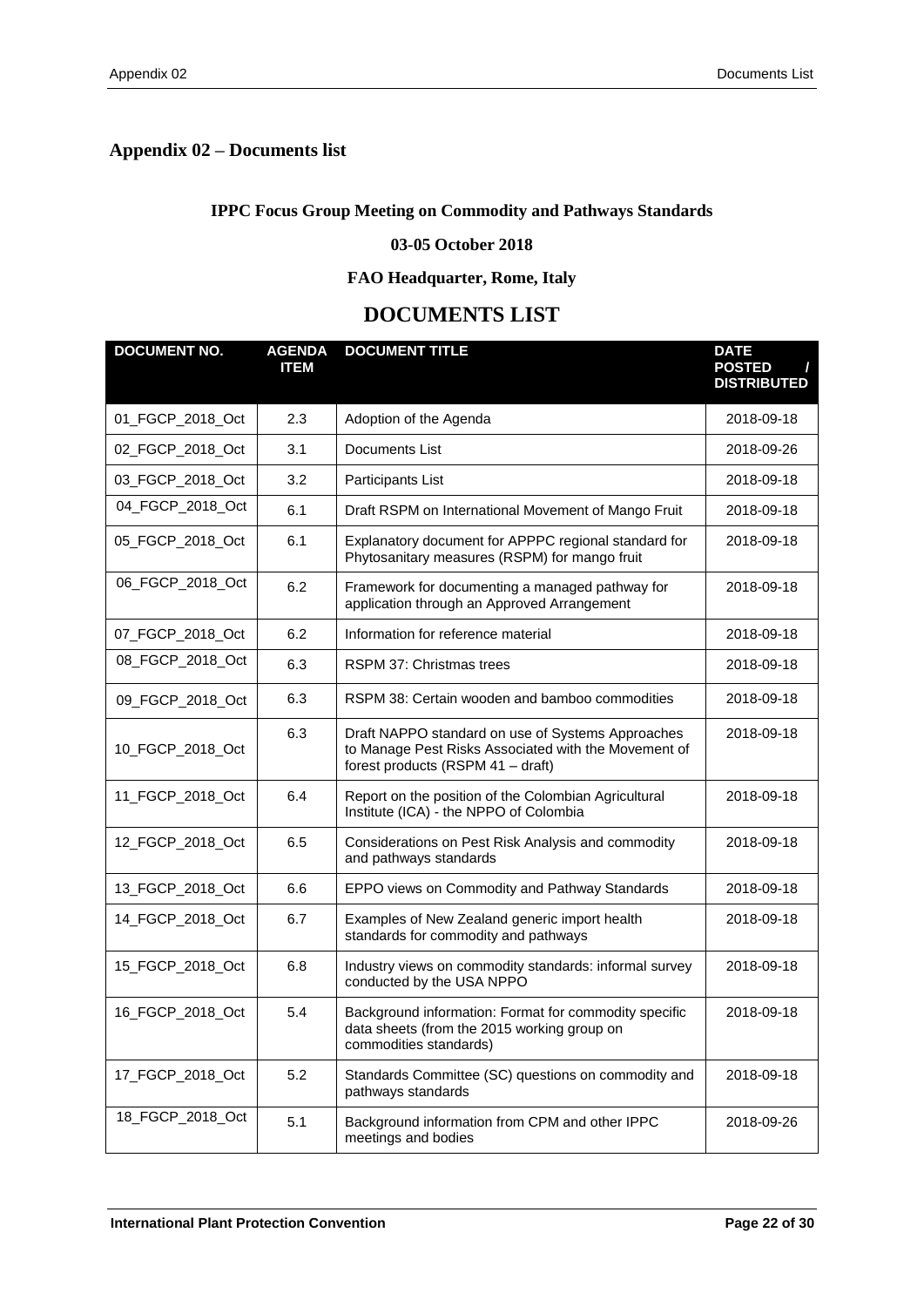| <b>IPP LINKS:</b>                                                                             | <b>Agenda item</b> |
|-----------------------------------------------------------------------------------------------|--------------------|
| Link to local information                                                                     | 3.3                |
| Link to the terms of reference                                                                | 4.                 |
| Link to the report of the 2015 Working Group on the Concept of a Commodity<br><b>Standard</b> | 5.1                |
| Link to the List of Adopted ISPMs                                                             | 5.3                |
| Link to ISPM 15                                                                               | 5.3                |
| Link to ISPM 33                                                                               | 5.3                |
| Link to ISPM 36                                                                               | 5.3                |
| Link to ISPM 38                                                                               | 5.3                |
| Link to ISPM 39                                                                               | 5.3                |
| Link to ISPM 40                                                                               | 5.3                |
| Link to ISPM 41                                                                               | 5.3                |
| Link to the terms of reference                                                                | 7                  |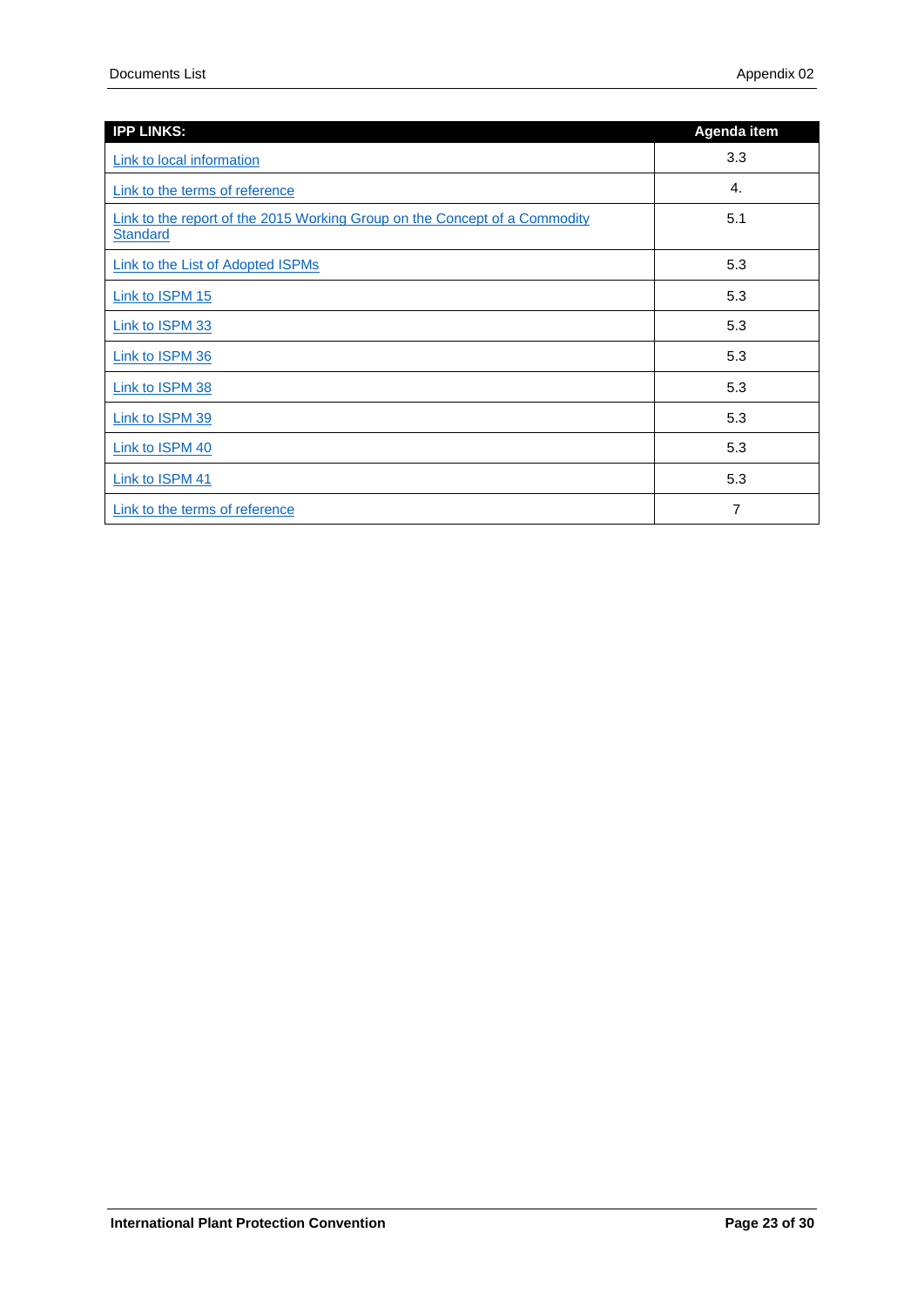## <span id="page-23-0"></span>**Appendix 03 – Participants List**

#### **Focus Group Meeting on Commodity and Pathways Standards**

#### **03-05 October 2018**

#### **FAO Headquarter, Rome, Italy**

## **PARTICIPANTS LIST**

#### A check  $(\checkmark)$  in column 1 indicates confirmed attendance at the meeting.

|              | <b>Members</b> |    |                                                                        |                          |  |  |
|--------------|----------------|----|------------------------------------------------------------------------|--------------------------|--|--|
|              | <b>NPPO Or</b> |    | Name, mailing, address, telephone                                      | <b>Email address</b>     |  |  |
|              | Organization   |    |                                                                        |                          |  |  |
| $\checkmark$ | Chile          | Ms | Lilian Daisy Olate IBÁÑEZ                                              | Lilian.ibanez@sag.gob.cl |  |  |
|              |                |    | Head of Pest Risk Analysis Section / Chile NPPO                        |                          |  |  |
|              |                |    | Av. Bulnes 140, floor 3                                                |                          |  |  |
|              |                |    | Santiago                                                               |                          |  |  |
|              |                |    | <b>CHILE</b>                                                           |                          |  |  |
|              |                |    | Tel: (+56) 223451457                                                   |                          |  |  |
|              |                |    | (+56) 990893441                                                        |                          |  |  |
|              | China          | Mr | <b>Liang WEI</b>                                                       | Liangweigd@qq.com        |  |  |
|              |                |    | Section Chief - Shandong Entry-Exit Inspection and                     |                          |  |  |
|              |                |    | Quarantine Bureau & Qingdao Customs                                    |                          |  |  |
|              |                |    | RM 2005, ZhongShan Road No2,                                           |                          |  |  |
|              |                |    | Shinan Distr.,                                                         |                          |  |  |
|              |                |    | Qingdao, 266000                                                        |                          |  |  |
|              |                |    | <b>CHINA</b>                                                           |                          |  |  |
|              |                |    | Tel: (+86) 53280886109                                                 |                          |  |  |
|              |                |    | Fax: (+86) 532-80886125                                                |                          |  |  |
| ✓            | COSAVE         | Mr | <b>Marcus Vinicius Segurado COELHO</b>                                 | marcus.coelho@agricultur |  |  |
|              |                |    | Plant Health Department Director - Brazil NPPO Director                | a.gov.br                 |  |  |
|              |                |    | Ministry of Agriculture, Livestock and Food Supply of<br>Brazil,       |                          |  |  |
|              |                |    | Esplanada dos Ministérios, Bloco D, Anexo B, Sala 304<br><b>BRAZIL</b> |                          |  |  |
|              |                |    | <b>Tel:</b> $(+55)$ (61) 3218-2716                                     |                          |  |  |
|              |                |    | Fax: (+55) (61) 3224-3874                                              |                          |  |  |
| ✓            | UK / EPPO      | Mr | <b>Samuel BISHOP</b>                                                   | sam.bishop@defra.gov.uk  |  |  |
|              |                |    | Head of International Plant Health Policy, Risk Co-                    |                          |  |  |
|              |                |    | ordination and Trade                                                   |                          |  |  |
|              |                |    | Department for Environment, Food and Rural Affairs                     |                          |  |  |
|              |                |    | National Agri-Food Innovation Campus                                   |                          |  |  |
|              |                |    | Sand Hutton                                                            |                          |  |  |
|              |                |    | York                                                                   |                          |  |  |
|              |                |    | North Yorkshire                                                        |                          |  |  |
|              |                |    | Y010 3 LA                                                              |                          |  |  |
|              |                |    | <b>UNITED KINGDOM</b>                                                  |                          |  |  |
|              |                |    | Tel: (+44) (0) 2080262506                                              |                          |  |  |
|              |                |    | Mob.: (+44) (0) 7827976902                                             |                          |  |  |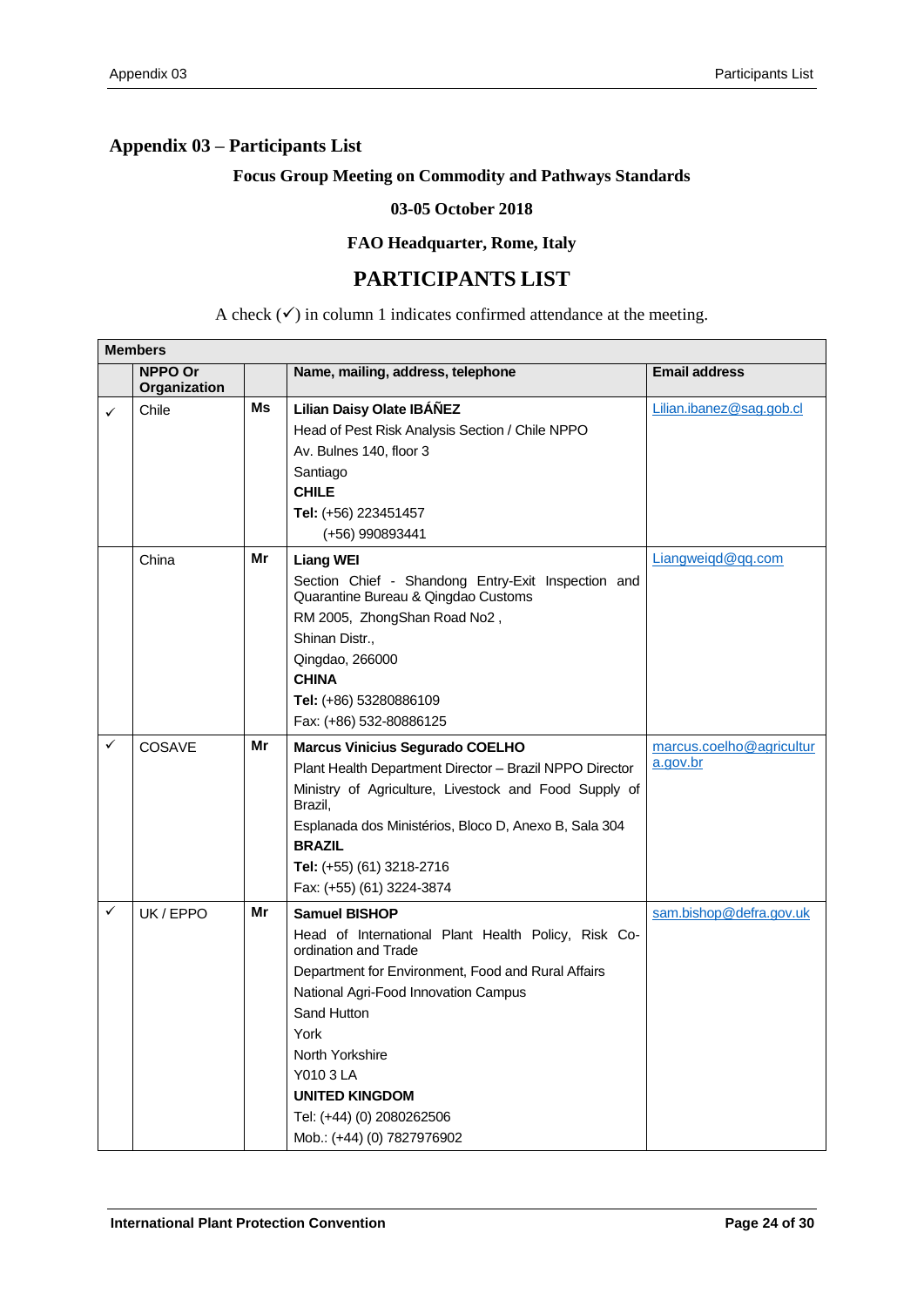|   | <b>Members</b>                       |    |                                                                                                     |                                           |  |  |
|---|--------------------------------------|----|-----------------------------------------------------------------------------------------------------|-------------------------------------------|--|--|
|   | <b>NPPO Or</b><br>Organization       |    | Name, mailing, address, telephone                                                                   | <b>Email address</b>                      |  |  |
| ✓ | Kenya                                | Mr | <b>Thomas Kimeli KOSIOM</b>                                                                         | tkosiom@kephis.org                        |  |  |
|   |                                      |    | Senior Inspector - Kenya plant Health Inspectorate<br>Service (KEPHIS)                              |                                           |  |  |
|   |                                      |    | Kephis Headquarters, P.O. Box 49592-00100                                                           |                                           |  |  |
|   |                                      |    | Nairobi                                                                                             |                                           |  |  |
|   |                                      |    | <b>KENYA</b>                                                                                        |                                           |  |  |
|   |                                      |    | Tel: (+254) 720398083                                                                               |                                           |  |  |
| ✓ | New Zealand                          | Mr | <b>Peter S. THOMSON</b>                                                                             | peter.thomson@mpi.govt.n                  |  |  |
|   |                                      |    | Director, Plant and Pathways, Ministry for Primary<br>Industries                                    | $\underline{\mathsf{Z}}$                  |  |  |
|   |                                      |    | 147 Lambton Quay, PO Box 2526,                                                                      |                                           |  |  |
|   |                                      |    | Wellington 6140                                                                                     |                                           |  |  |
|   |                                      |    | <b>NEW ZEALAND</b>                                                                                  |                                           |  |  |
|   |                                      |    | Tel: (+64) 29 894 0353                                                                              |                                           |  |  |
| ✓ | United States of                     | Mr | <b>Ronald A. SEQUEIRA</b>                                                                           | Ron.A.Sequeira@aphis.u                    |  |  |
|   | America                              |    | Associate Deputy Administrator, Science and Technology<br>/ USDA -APHIS PPQ, Science and Technology | sda.gov                                   |  |  |
|   |                                      |    | USDA APHIS PPQ #5C03J, 4700 River Rd                                                                |                                           |  |  |
|   |                                      |    | Riverdale, MD 20737                                                                                 |                                           |  |  |
|   |                                      |    | UNITED STATES OF AMERICA                                                                            |                                           |  |  |
|   |                                      |    | Tel: (+1) 919 349 4425                                                                              |                                           |  |  |
|   |                                      |    | Fax: (+1) 919 855 7480                                                                              |                                           |  |  |
| ✓ | Viet Nam                             | Ms | <b>Ms Thanh Huong HA</b>                                                                            | ppdhuong@yahoo.com;<br>ppdhuong@gmail.com |  |  |
|   |                                      |    | Deputy Director of Plant Quarantine Division, Plant<br><b>Protection Department</b>                 |                                           |  |  |
|   |                                      |    | 149 Ho Dac Di Street                                                                                |                                           |  |  |
|   |                                      |    | Dong Da district                                                                                    |                                           |  |  |
|   |                                      |    | Hanoi City<br><b>VIET NAM</b>                                                                       |                                           |  |  |
|   |                                      |    | Tel: (+8424) 35334813                                                                               |                                           |  |  |
|   |                                      |    | Fax: (+8424) 35330043                                                                               |                                           |  |  |
|   |                                      |    |                                                                                                     |                                           |  |  |
| ✓ | <b>CPM</b><br>Bureau                 | Ms | <b>Lois RANSOM</b>                                                                                  | Lois.ransom@agriculture.g                 |  |  |
|   | Rep (Australia)                      |    | Assistant Secretary, Plant Import Operations                                                        | ov.au;                                    |  |  |
|   | Chair                                |    | GPO Box 858                                                                                         |                                           |  |  |
|   |                                      |    | Canberra ACT 2601                                                                                   |                                           |  |  |
|   |                                      |    | <b>AUSTRALIA</b>                                                                                    |                                           |  |  |
|   |                                      |    | Tel: (+61) 262723241                                                                                |                                           |  |  |
|   |                                      |    | Mob.: (+61) 466327114                                                                               |                                           |  |  |
|   | <b>CPM</b><br>Bureau<br>Rep (Canada) | Mr | <b>Greg WOLFF</b>                                                                                   | greg.wolff@canada.ca                      |  |  |
|   |                                      |    | Canadian Food Inspection Agency                                                                     |                                           |  |  |
|   |                                      |    | 59 Camelot Drive,                                                                                   |                                           |  |  |
|   | Rapporteur                           |    | OTTAWA, ON.                                                                                         |                                           |  |  |
|   |                                      |    | K1A0Y9                                                                                              |                                           |  |  |
|   |                                      |    | <b>CANADA</b>                                                                                       |                                           |  |  |
|   |                                      |    | Tel: (+1) 613 773 7060                                                                              |                                           |  |  |
|   |                                      |    | Mob.: (+1) 613 325 2941                                                                             |                                           |  |  |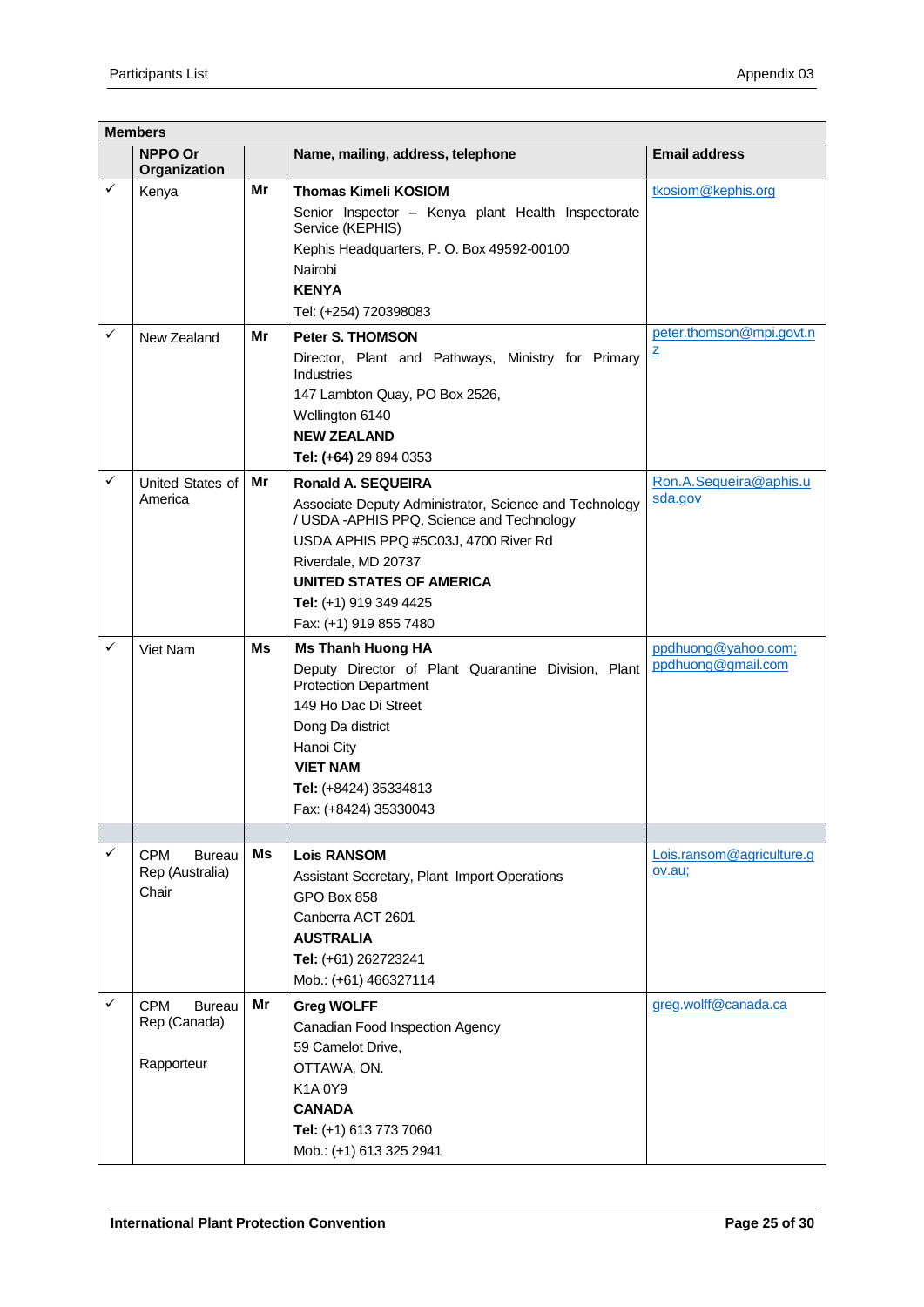|              | <b>Members</b>                                                             |    |                                                                                                                                                                                                     |                                    |  |  |
|--------------|----------------------------------------------------------------------------|----|-----------------------------------------------------------------------------------------------------------------------------------------------------------------------------------------------------|------------------------------------|--|--|
|              | NPPO Or<br>Organization                                                    |    | Name, mailing, address, telephone                                                                                                                                                                   | <b>Email address</b>               |  |  |
| $\checkmark$ | <b>Standards</b><br>Committee Rep<br>SC.<br>Chairperson<br>(Argentina)     | Mr | <b>Ezequiel FERRO</b><br>Dirección Nacional de Protección Vegetal - SENASA<br>Av, Paeso Colón 315<br>C.A. de Buenos Aires<br><b>ARGENTINA</b><br>Tel: (+5411) 4121-5091<br>Fax: (+5411) 4121-5091   | eferro@senasa.gov.ar               |  |  |
| $\checkmark$ | Implementation<br>Committee Rep<br>IC.<br>Vice-<br>Chairperson<br>(Canada) | Mr | <b>Dominique PELLETIER</b><br>Senior Plant Standard Officer<br><b>Trade Agreements Division</b><br>1400 Merivale Rd.<br>Ottawa, Ontario K1A 0Y9<br><b>CANADA</b><br><b>Tel:</b> (+1) (613) 773-6492 | dominique.pelletier2@can<br>ada.ca |  |  |

## *IPPC Secretariat*

| Region /<br><b>Role</b> | Name, mailing, address, telephone                               | <b>Email address</b>     |
|-------------------------|-----------------------------------------------------------------|--------------------------|
| <b>IPPC</b> Secretariat | <b>Mr Avetik NERSISYAN</b><br><b>Standard Setting Unit Lead</b> | Avetik.Nersisyan@fao.org |
| <b>IPPC Secretariat</b> | <b>Ms Adriana MOREIRA</b><br><b>Standard Setting Officer</b>    | Adriana.Moreira@fao.org  |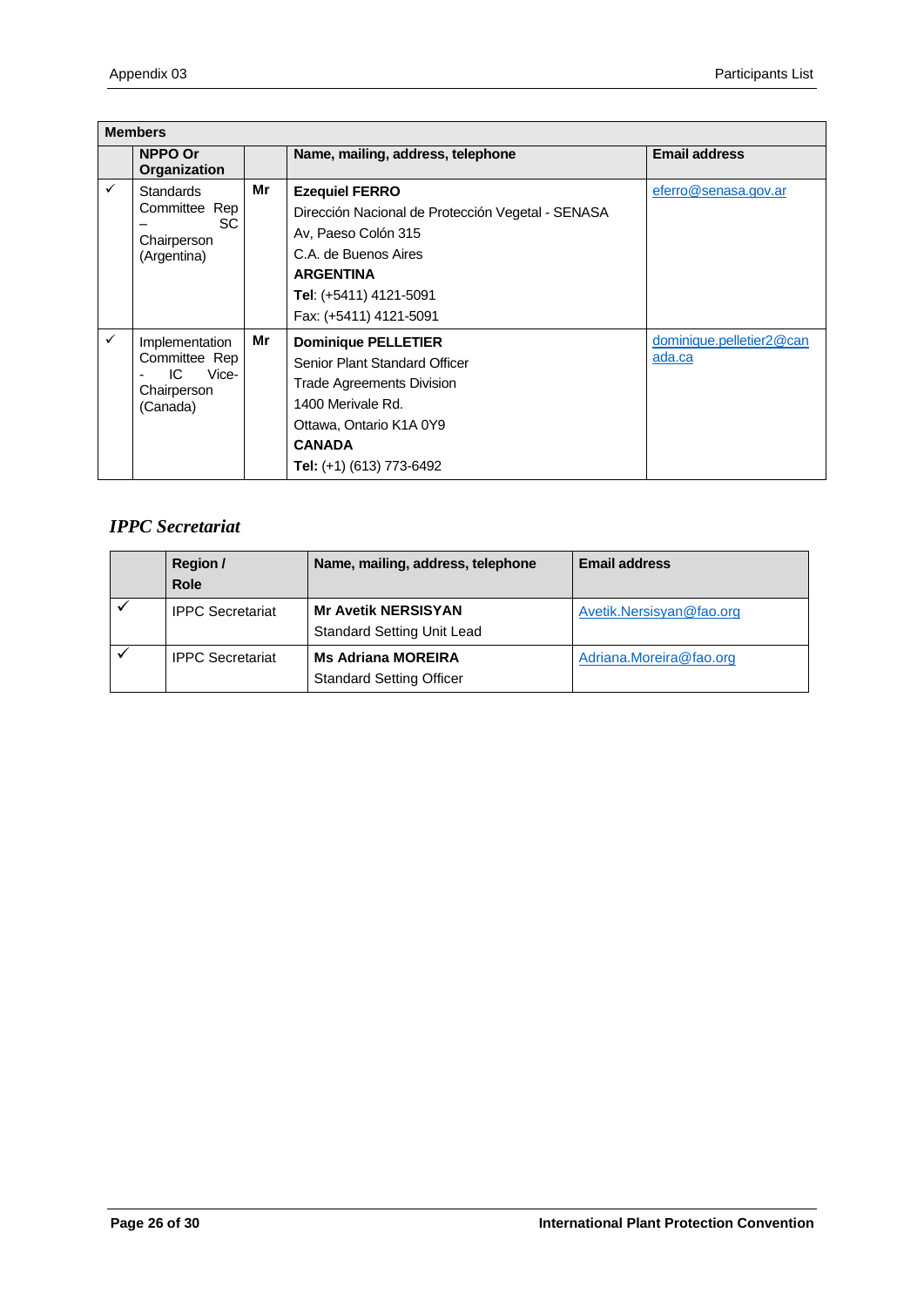## <span id="page-26-0"></span>**Appendix 04 – Terms of reference**

### **TERMS OF REFERENCE FOR A FOCUS GROUP ON COMMODITY AND PATHWAY STANDARDS**

*(prepared and approved by CPM Bureau June 2018)*

#### **Background**

- *[1]* The Commission on Phytosanitary Measures (CPM) in its thirteenth session (CPM-13, 2018) has identified the need for further analysis on the purpose, benefits and use of commodity and pathway standards as the basis for guidance to the IPPC Standards Committee (SC) on their development, and to the Implementation and Capacity Development Committee (IC) on their implementation.
- *[2]* CPM-13 requested the Bureau and Secretariat, in consultation with the SC and IC to develop Terms of Reference for a small focus group, with geographical representation, to be convened adjacent to the October 2018 Strategic and Planning Group (SPG) meeting to:
	- i. analyze, and consequently define, the strategic value and purpose of commodity and pathway standards against the IPPC strategic objectives,
	- ii. capture principles and criteria for their development and use with reference to practical examples,
	- iii. assess processes used to develop and use them,
	- iv. illustrate those aspects with examples of possible commodity or pathways standards, and,
	- v. evaluate the role of the pest risk analysis on this approach.
- *[3]* Additionally, the CPM-13 requested Contracting Parties and Regional Plant Protection Organizations (RPPOs) to provide reference materials that could help the focus group with its tasks, including country comments on the questions posed by the Standards Committee<sup>26</sup>.

#### **Process**

1

- *[4]* The focus group will meet on 3 5 October 2018 in Rome and complete the tasks outlined below. The report of this meeting will be presented to the SPG during its meeting on 9 – 11 October 2018. The SPG will make recommendations on purpose, benefits and use of commodity and pathway standards to the CPM-14 in 2019.
- *[5]* The questions posed by the SC on commodity standards, as contained in CPM2018/29, will be informed both by the SPG's advice provided to CPM-14, as well as any resultant CPM comments and decisions. This should result in clear guidance to the SC.
- *[6]* The SC and IC will be invited to review the draft CPM paper at their November 2018 meetings, before it is finalized by the Bureau.
- *[7]* The IPPC Secretariat will invite National Plant Protection Organizations (NPPOs), Regional Plant Protection Organizations (RPPOs) and relevant international organizations to provide reference materials that could help the focus group with its tasks, including country comments on the questions posed by the SC by 31 August 2018.

<sup>26</sup> CPM-13 document: CPM 2018/29 - Conceptual challenges in standards development in terms of implementation - Commodity and pathway specific International Standards for Phytosanitary Measures [\(https://www.ippc.int/en/publications/85583/\)](https://www.ippc.int/en/publications/85583/)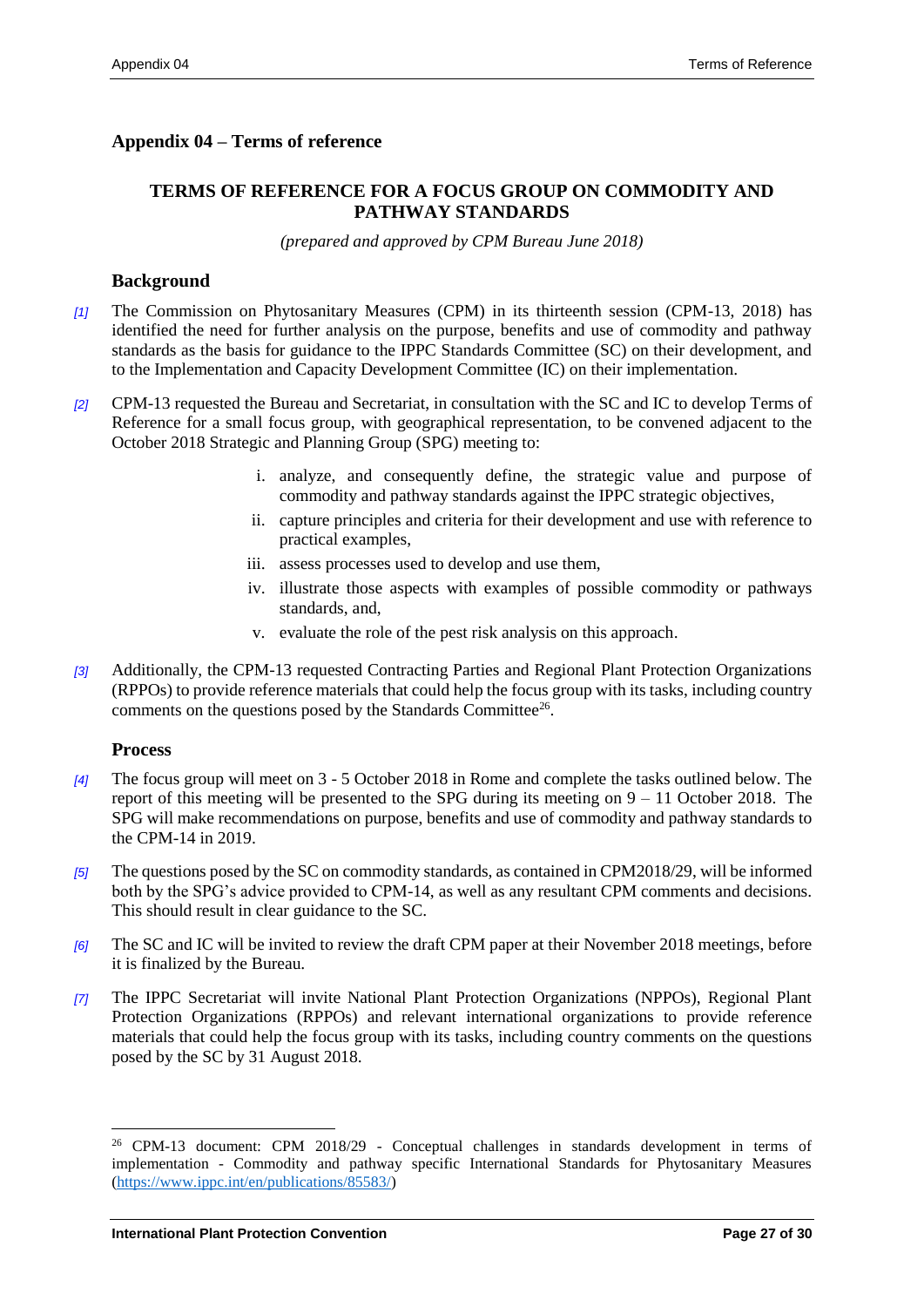### **Membership**

- *[8]* The focus group is skills and knowledge-based with geographical representation and it should be composed of:
	- Maximum of 8 experts, and
	- At least one representative of the Bureau
	- One representative of the SC and one of IC.
- *[9]* Its membership should have collective experience and expertise in:
	- the development and application of practical measures for managing phytosanitary risks;
	- the development and implementation of international and/or regional and national standards;
	- undertaking pest risk analysis and the establishment of risk-based phytosanitary measures.
- *[10]* Together with:
	- a practical knowledge of production and trading pathways and processes for plants and plant products;
	- a broader, global perspective of trade in plant commodities and the strategies and policies that impact the trade;
	- understanding of commercial marketing and trading practices that impact or are impacted by phytosanitary requirements.
- *[11]* The Bureau will decide the membership and make-up of the focus group.

#### **Tasks**

- *[12]* The focus group will:
	- (i) Analyse, and consequently define, the strategic value and purpose of commodity and pathway standards against the IPPC strategic objectives
	- (ii) Capture principles and criteria for their development and use with reference to practical examples
	- (iii) Assess processes used to develop and use them
	- (iv) Illustrate those aspects with examples of possible commodity or pathways standards
	- (v) Evaluate the role of the pest risk analysis on this approach.
- *[13]* This would be informed by analysis of practical examples drawn from the following or other options:
	- 1. The development and adoption of commodity standards for mango fruit for consumption and chilli seed by the APPPC
	- 2. Other commodity and pathway standards under development or in use
	- 3. The establishment of production systems that enable exports to multiple markets with harmonized import requirements
	- 4. Identifying and describing common elements from existing import/export conditions or protocols for a number of plant products that are widely traded
	- 5. Integrating new measures into existing pathways for new pests (e.g. control measures for *Tuta absoluta*)
	- 6. Replacing existing pest control measures with integrated pest management options for specific or general pests
	- 7. Topics that may be provided in response to the 2018 call for topics for standards and implementation
	- 8. The development of harmonized phytosanitary measures to support the risk management of pests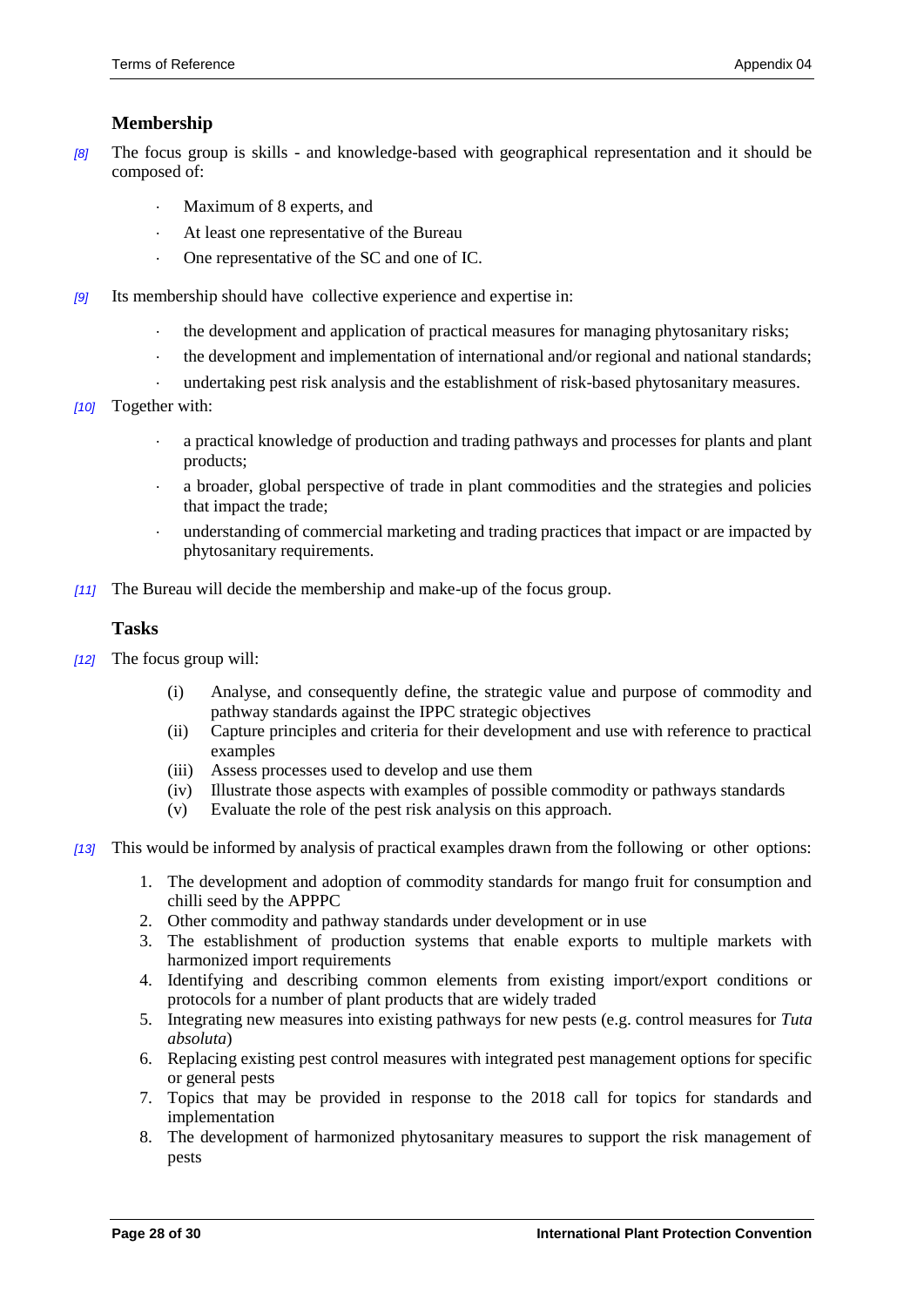- 9. Lessons learnt from previous and current attempts at developing commodity standards through the standard setting process.
- *[14]* The focus group will also consider:
	- When commodity or pathway standards cannot or should not apply
	- Tension between commodity and pathway standards, sovereign rights, PRA and justification of measures
	- Using the concept of commodity or pathway
	- Where do they fit in the standards and implementation framework
	- What are elements of a commodity or pathway standard that could be harmonised because they have wide application, are adopted as international standards or are commonly used, for example treatments, clean packaging, verification processes, sampling and inspection, end use considerations, processing (ISPM 32: Categorization of commodities according to their pest risk), additional declarations, standard requirements or import conditions

#### **Funding**

*[15]* The organization that employs an IPPC meeting participant is responsible for funding the travel and daily subsistence allowance for that person to attend. If the employer is unable to allocate sufficient funds, participants are first encouraged to seek assistance from sources other than the IPPC Secretariat. Where such demonstrated efforts to secure assistance have been unsuccessful, requests for assistance (i.e. travel and subsistence costs) from the IPPC Secretariat may be made. However, any support is subject to available funds. The IPPC Secretariat will consider funding assistance for participants following IPPC criteria for funding. Full details on these criteria can be found on the IPP [\(https://www.ippc.int/publications/criteria-used-prioritizing-participants-receive-travel-assistance](https://www.ippc.int/publications/criteria-used-prioritizing-participants-receive-travel-assistance-attend-meetings)[attend-meetings\)](https://www.ippc.int/publications/criteria-used-prioritizing-participants-receive-travel-assistance-attend-meetings).

#### **Other background information and context**

- *[16]* A Friends of the Chair meeting was held on 17 April 2018 during CPM-13 to define the purpose, benefits and outcomes of commodity and pathway standards. A large number of friends from each FAO region participated in a lively and wide-ranging discussion to better understand the drivers for these types of standards, with reference to existing standards and those under development. Questions on what can be lost or gained from commodity and pathway standards focussed discussion on the risks and benefits from pursuing them.
- *[17]* It was clear that there is not a "one size fits all" solution, and a number of variables will need to be considered when determining whether a commodity or pathway standard is appropriate or justified by the outcome achieved.
- *[18]* The Friends of the Chair proposed to learn from practice and felt that a focus group could be convened to consolidate these lessons in a policy paper to CPM-14 through SPG 2018.
- *[19]* A brief summary of key points discussed follows.

#### **What could we gain if we develop commodity and pathway standards?**

#### *Opportunities to:*

- Simplify the phytosanitary regulation of traded goods consistent, predictable and harmonised risk analysis and the application of risk management measures
- Facilitate safe trade
- Reduce costs compliance, intervention
- Deregulate